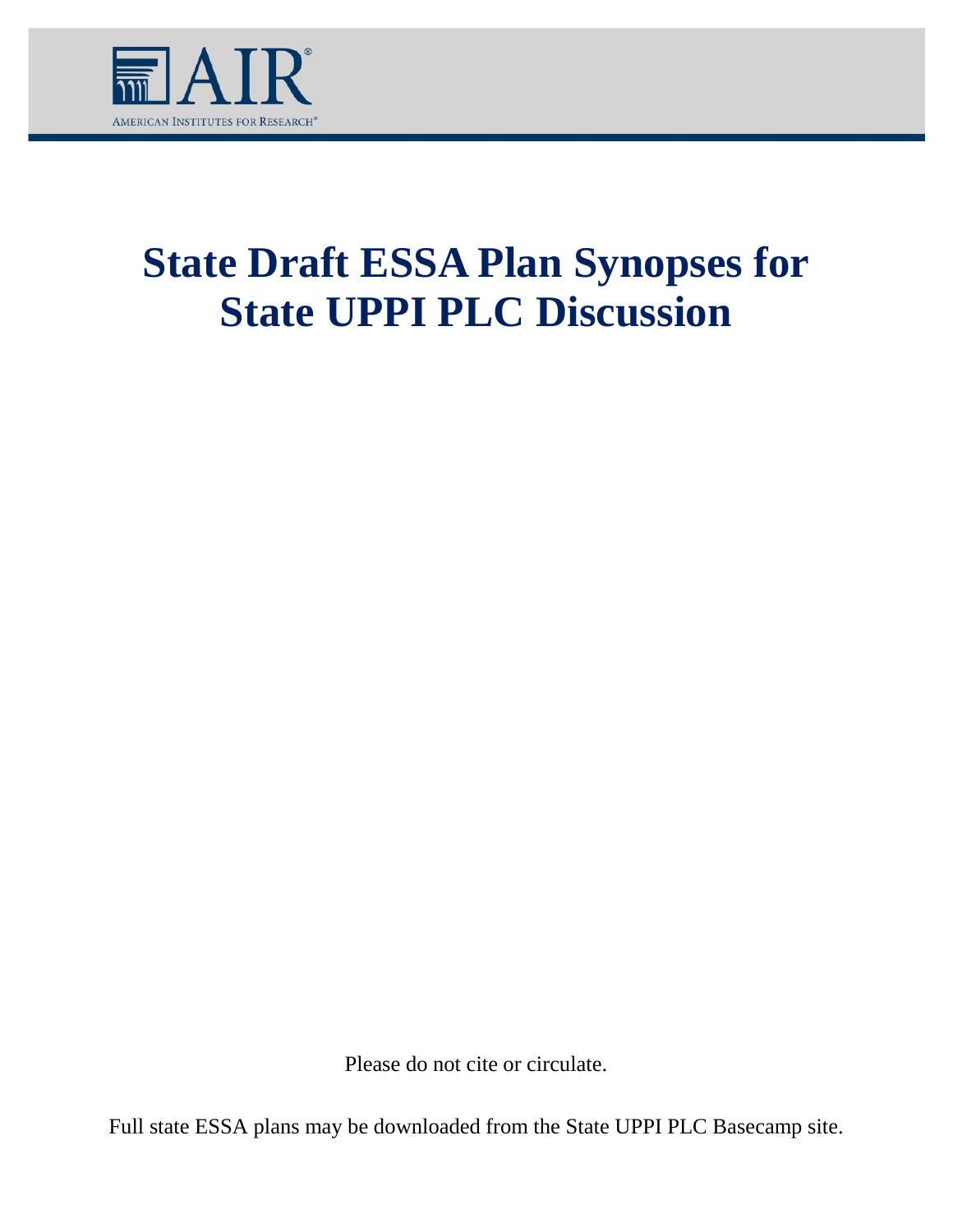

The State UPPI PLC meeting agenda provides opportunities to discuss inclusion of principal preparation and school leadership in your state's draft ESSA plan. During the meeting, you will be paired with members from two states who can serve as thought partners during team planning sessions. We have asked each state to submit Title I and II sections of the draft ESSA plans, as a means of fostering informed discussion. As prework, we also asked each state to complete this summary page highlighting state support for principal preparation and other supports. The summary form will be disseminated to State UPPI PLC members.

| <b>California</b><br><b>CALIFORNIA REPUBLIC</b> | Draft ESSA plan status<br>Draft completed (August 3, 2017)<br>Submitted for governor signature<br>Under review by U.S. Department of Education<br>⊔ |
|-------------------------------------------------|-----------------------------------------------------------------------------------------------------------------------------------------------------|
|                                                 | Returned by U.S. Department of Education for adjustment<br>□<br>Approved by U.S. Department of Education                                            |

|                | <b>Goal Statement</b>                                                                                                                                   | <b>Strategy</b>                                                                                                                                                                                                                                                                                                                                                                                                                                                           | <b>Context</b>                                                                                                                                                                                                                                                                                                                                                                                                                       |
|----------------|---------------------------------------------------------------------------------------------------------------------------------------------------------|---------------------------------------------------------------------------------------------------------------------------------------------------------------------------------------------------------------------------------------------------------------------------------------------------------------------------------------------------------------------------------------------------------------------------------------------------------------------------|--------------------------------------------------------------------------------------------------------------------------------------------------------------------------------------------------------------------------------------------------------------------------------------------------------------------------------------------------------------------------------------------------------------------------------------|
| <b>Title I</b> | Continue to improve<br>assessments of student<br>performance as a feedback<br>mechanism for state,<br>school system, and school<br>performance (p. 15). | Long-term goals, and the ability for local education agencies<br>(LEAs) or schools to determine interim progress goals, are built<br>into the California Model (http://www.cde.ca.gov/ta/ac/cm/),<br>which provides 25 school improvement conditions. LEA and<br>school goal setting is informed by student assessments.<br>Performance goals are set on a 7-year timeline (p. 20). The<br>California Model includes a dashboard of metrics, including<br>student growth. | Since 2014, California has developed statewide<br>assessments of student performance in multiple<br>languages to increase accountability system sensitivity<br>to the performance of diverse race and ethnic subgroups.<br>Data are used for feedback on system performance.<br>California's accountability system will be applied to all<br>schools, including charter schools, and all student<br>groups with 30 or more students. |
|                |                                                                                                                                                         | The state is committed to providing reliable assessments in<br>multiple subject areas and languages. Student assessments<br>include mathematics, ELA, science (currently being revised),<br>English language proficiency (transitioning to a new<br>statewide test).<br>A College/Career indicator is slated for use in 2018–19 (p.<br>21). The indicator will be composed of the following data                                                                          |                                                                                                                                                                                                                                                                                                                                                                                                                                      |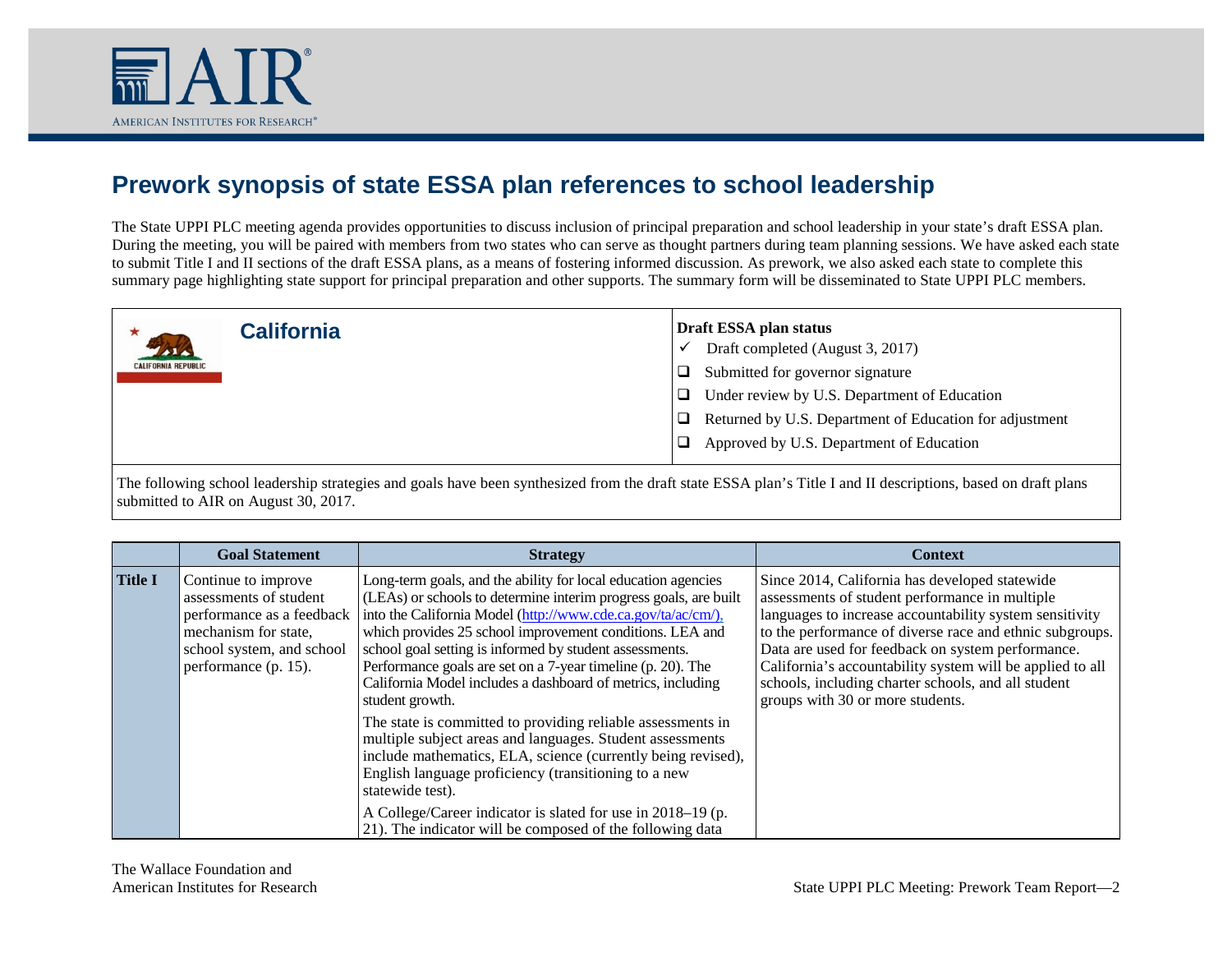| <b>Goal Statement</b>                                                     | <b>Strategy</b>                                                                                                                                                                                                                                                                                                                                                                                                                                                                                                                                                                                                                                                                                                                                                                                                                                                                                                                                                                                                                                                                                                                                                                                                                                                                                                                                                                                                                                                                                                                                                                                                          | <b>Context</b>                                                                                                                                                                                                                                                                                                                                                                                                                                                                                                                                                                                                                                                                                                                                                                                                                                                                                                                                                                                       |
|---------------------------------------------------------------------------|--------------------------------------------------------------------------------------------------------------------------------------------------------------------------------------------------------------------------------------------------------------------------------------------------------------------------------------------------------------------------------------------------------------------------------------------------------------------------------------------------------------------------------------------------------------------------------------------------------------------------------------------------------------------------------------------------------------------------------------------------------------------------------------------------------------------------------------------------------------------------------------------------------------------------------------------------------------------------------------------------------------------------------------------------------------------------------------------------------------------------------------------------------------------------------------------------------------------------------------------------------------------------------------------------------------------------------------------------------------------------------------------------------------------------------------------------------------------------------------------------------------------------------------------------------------------------------------------------------------------------|------------------------------------------------------------------------------------------------------------------------------------------------------------------------------------------------------------------------------------------------------------------------------------------------------------------------------------------------------------------------------------------------------------------------------------------------------------------------------------------------------------------------------------------------------------------------------------------------------------------------------------------------------------------------------------------------------------------------------------------------------------------------------------------------------------------------------------------------------------------------------------------------------------------------------------------------------------------------------------------------------|
|                                                                           | elements: (a) Grade 11 CAASPP results in ELA and<br>mathematics; (b) dual enrollment; (c) advanced placement<br>(AP) exam; International Baccalaureate (IB) exam; and<br>Career Technical Education (CTE) pathway completion.<br>Graduation rates are included in the California Model and based<br>upon a 4-year cohort model (p. 22). Under ESSA, California will<br>use 3 years of graduation rate data to identify schools with a high<br>school graduation rate less than 67% (p. 39).<br>Student absenteeism also is included in the model (p. 33). The<br>state began using this metric in 2016-17. Student suspension<br>rates are also included in the model.                                                                                                                                                                                                                                                                                                                                                                                                                                                                                                                                                                                                                                                                                                                                                                                                                                                                                                                                                   |                                                                                                                                                                                                                                                                                                                                                                                                                                                                                                                                                                                                                                                                                                                                                                                                                                                                                                                                                                                                      |
| Support school<br>improvement with a<br>multitiered system of<br>support. | California will focus the identification of Title I schools in<br>greatest need of support within LEAs identified for support<br>under Local Control Funding Formula (LCFF). California<br>will identify schools once every 3 years (p. 40).<br>California will begin the identification with a "baseline"<br>methodology," which starts with LEAs identified for<br>technical assistance under LCFF, and then identifies Title I<br>schools that are in greatest need of assistance. Any LEA that<br>has a Title I school in greatest need of assistance, but is not<br>identified for technical assistance under LCFF, will be<br>identified for technical assistance.<br>California is building a statewide system of support that will help<br>LEAs and their schools meet the needs of each student they<br>serve, with a focus on building local capacity to sustain<br>improvement and to address disparities in opportunities and<br>outcomes effectively. Inspired by the conceptual framework<br>behind a Multi-Tiered System of Supports (MTSS), California's<br>statewide system of support will align state and regional<br>resources to support improvement for all schools and districts.<br>This multitiered approach will provide support to LEAs and<br>schools within California's integrated local, state, and federal<br>accountability and continuous improvement system. It builds on<br>three levels of supports:<br>• Support for all. Various state and local agencies provide<br>an array of support resources, tools, and voluntary<br>technical assistance that all LEAs may use to improve | In 2013-14 California enacted the LCFF, which is the<br>foundation for California's integrated accountability<br>system. LCFF), enacted in 2013, fundamentally changed<br>how all local LEAs in the state are funded, how they are<br>measured for results, and the services and supports they<br>receive to enable all students to succeed to their greatest<br>potential.<br>Under LCFF, LEAs are the primary focus for improving<br>outcomes and opportunities for students and addressing<br>disparities. LCFF required the California State Board of<br>Education (SBE) to adopt criteria for identifying LEAs<br>that will be offered technical assistance based on low<br>performance by one or more student groups across the<br>statutory priority areas. The SBE approved criteria tied<br>to state and local indicators included in the California<br>School Dashboard, and LEA assistance will begin for<br>the 2017-18 school year based on the fall 2017<br>dashboard release (p. 38). |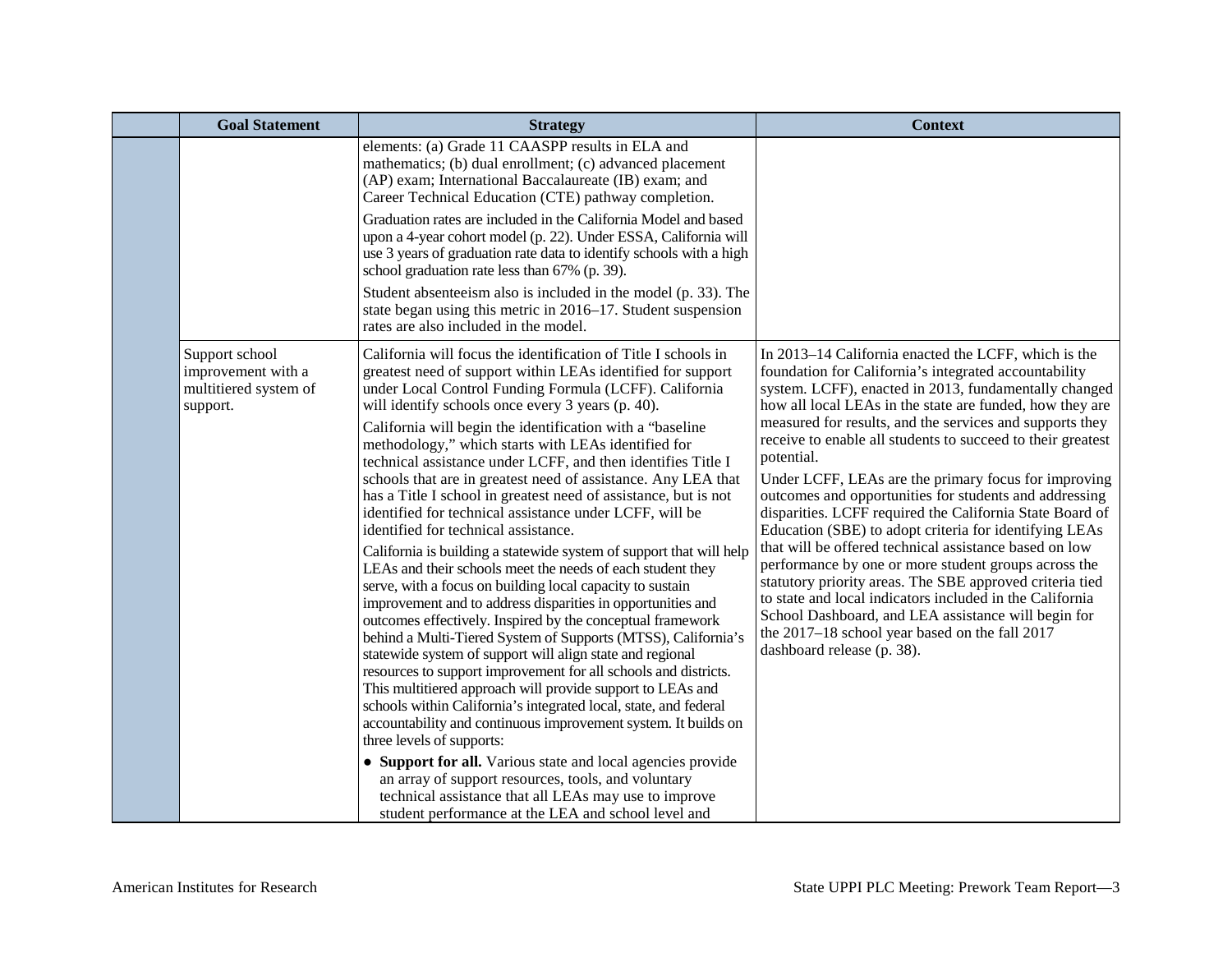|                 | <b>Goal Statement</b>                                                                                                                                                                | <b>Strategy</b>                                                                                                                                                                                                                                                                                                                                                                                                                                                                                                                                                                                                                                                                                                                                                                                                                                                                                                                                                                                                                                                                                                                                                                                                                                       | <b>Context</b>                                                                                                                                                                                                                                                                                                                                                                                                                                                                                                                                                                                                                                                                                                                                                                                                                                                                                                                                                                                    |
|-----------------|--------------------------------------------------------------------------------------------------------------------------------------------------------------------------------------|-------------------------------------------------------------------------------------------------------------------------------------------------------------------------------------------------------------------------------------------------------------------------------------------------------------------------------------------------------------------------------------------------------------------------------------------------------------------------------------------------------------------------------------------------------------------------------------------------------------------------------------------------------------------------------------------------------------------------------------------------------------------------------------------------------------------------------------------------------------------------------------------------------------------------------------------------------------------------------------------------------------------------------------------------------------------------------------------------------------------------------------------------------------------------------------------------------------------------------------------------------|---------------------------------------------------------------------------------------------------------------------------------------------------------------------------------------------------------------------------------------------------------------------------------------------------------------------------------------------------------------------------------------------------------------------------------------------------------------------------------------------------------------------------------------------------------------------------------------------------------------------------------------------------------------------------------------------------------------------------------------------------------------------------------------------------------------------------------------------------------------------------------------------------------------------------------------------------------------------------------------------------|
|                 |                                                                                                                                                                                      | narrow disparities among student groups across the LCFF<br>priorities, including recognition for success.<br>• Differentiated assistance. County superintendents and the<br>California Collaborative for Educational Excellence<br>provide differentiated assistance for LEAs and schools, in<br>the form of individually designed technical assistance, to<br>address identified performance issues, including significant<br>disparities in performance among student groups.<br>• Intensive intervention. The Superintendent of Public<br>Instruction may require more intensive interventions for<br>LEAs and/or schools with persistent performance issues<br>and a lack of improvement over a specified time period.<br>The statewide exit criteria are whether the performance of the<br>student group(s) at the school has improved so that it no longer<br>meets the criteria used initially to identify these schools for<br>additional targeted support. Any LEA with schools that fail to<br>meet exit criteria after 4 years will be required to partner with an<br>external entity, agency, or individual with demonstrated expertise<br>and capacity to conduct a deep, comprehensive, evidence-based<br>review of the LEA and school. |                                                                                                                                                                                                                                                                                                                                                                                                                                                                                                                                                                                                                                                                                                                                                                                                                                                                                                                                                                                                   |
| <b>Title II</b> | Strengthen school leaders'<br>abilities to identify areas<br>of need and to implement<br>and sustain local actions<br>that result in<br>improvements while<br>addressing inequities. | California will use the optional 3% reservation of the Title II,<br>Part A LEA subgrant allocation to develop school leaders and<br>leadership teams to support teachers and staff in engaging<br>students in differentiated teaching and learning so that all<br>students have access to high-quality, standards-based<br>instruction and graduate ready for success in college and<br>careers.<br>Key strategies and activities for principals and other school<br>leaders will include, but not be limited to:<br>• Using California's standards and frameworks to build<br>instructional leadership capacity to meet the needs of all<br>students;<br>• Collecting and analyzing data related to student<br>achievement and well-being;<br>• Implementing cycles of continuous improvement based on<br>data;<br>• Making evidence-based decisions to solve problems of<br>practice;                                                                                                                                                                                                                                                                                                                                                               | The SBE first adopted statewide academic content<br>standards (standards) for English language arts (ELA)<br>and mathematics in 1997. Since that time, California has<br>been building an educational system based upon some of<br>the most rigorous and well-respected standards in the<br>nation. The SBE has approved standards for ELA,<br>English language development (ELD), mathematics,<br>science, career technical education, health education,<br>history-social science, model school library, physical<br>education, visual and performing arts, and world<br>language. California's SBE-adopted curriculum<br>frameworks (frameworks), described in greater detail in<br>section D.4 below, provide guidance for implementing<br>SBE-adopted standards.<br>Since 2010, California has been steadily supporting the<br>transition to new standards for ELA/literacy,<br>mathematics, ELD, and science. The SBE has updated<br>the frameworks for each of these sets of standards and |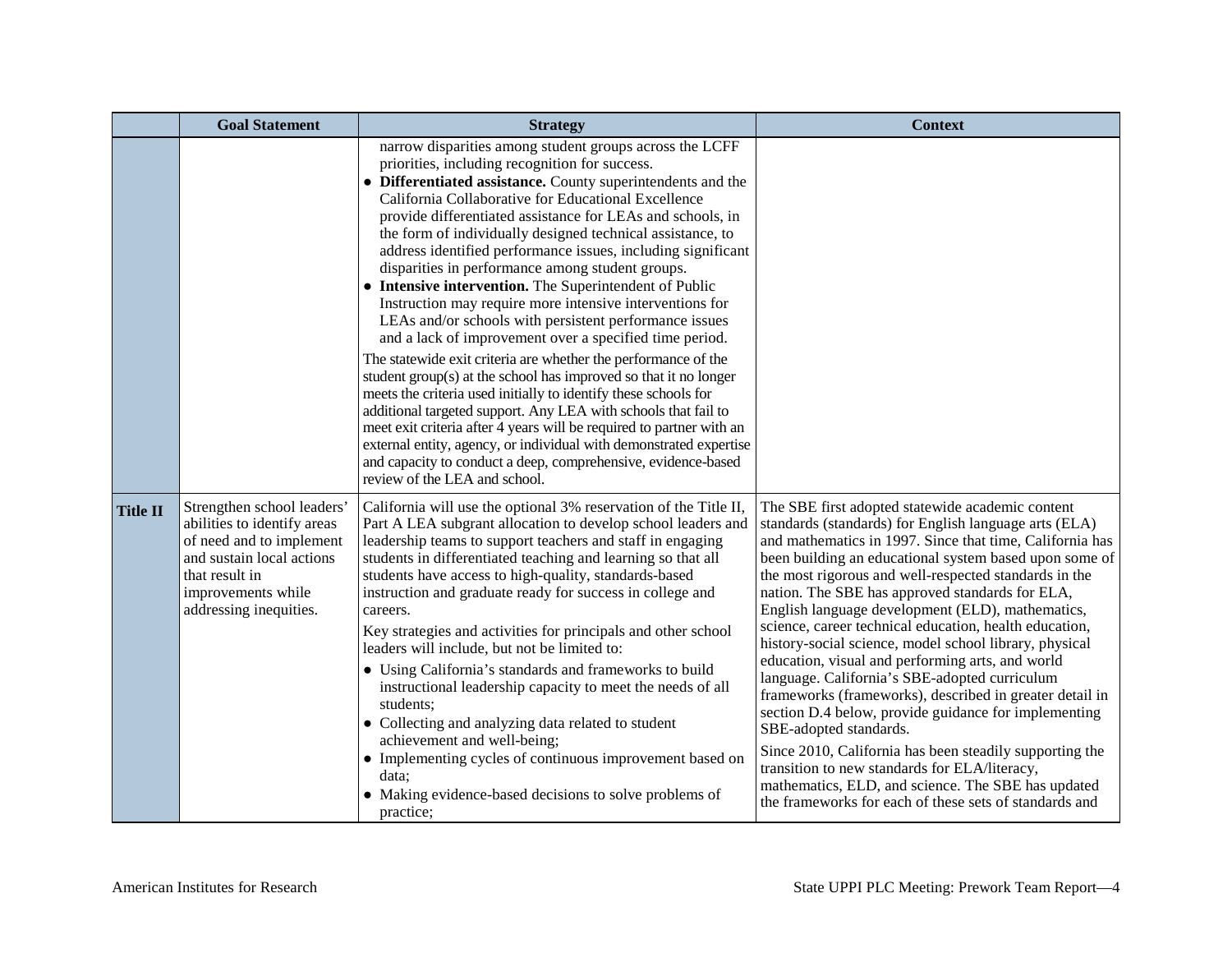| <b>Goal Statement</b>               | <b>Strategy</b>                                                                                                                                                                                                                                                                                                                                                                                                                                                                                                                                                                                                                                                                                                                                                                                                                                                                                                                                                                | <b>Context</b>                                                                                                                                                                                                                                                                                                                                                                                                                      |
|-------------------------------------|--------------------------------------------------------------------------------------------------------------------------------------------------------------------------------------------------------------------------------------------------------------------------------------------------------------------------------------------------------------------------------------------------------------------------------------------------------------------------------------------------------------------------------------------------------------------------------------------------------------------------------------------------------------------------------------------------------------------------------------------------------------------------------------------------------------------------------------------------------------------------------------------------------------------------------------------------------------------------------|-------------------------------------------------------------------------------------------------------------------------------------------------------------------------------------------------------------------------------------------------------------------------------------------------------------------------------------------------------------------------------------------------------------------------------------|
|                                     | • Establishing and maintaining evidence-based professional<br>learning opportunities focused on building instructional<br>capacity to improve student outcomes;<br>• Developing cultural competence and improving access to<br>instructional resources;<br>• Implementing strategies to support equitable distribution of<br>the educator workforce and labor-management<br>collaboration; and<br>Implementing strategies for establishing and supporting<br>distributed or shared leadership at the school site that includes<br>teacher leaders and site administrators in communities of<br>practice $(p. 73)$ .                                                                                                                                                                                                                                                                                                                                                            | also has updated the framework for the history-social<br>science standards.                                                                                                                                                                                                                                                                                                                                                         |
| Improve school leader<br>induction. | California teachers and administrators are required to<br>participate in a 2-year induction program to clear their<br>preliminary credentials and become fully licensed. The<br>California Professional Standards for Education Leaders<br>serves as the basis for administrator induction programs. The<br>heart of the clear credential program for administrators is a<br>coaching-based professional induction process contextualized<br>through the job the administrator currently holds while still<br>continuing to develop candidates for future leadership<br>positions. This new structure is designed to provide the best<br>career preparation for effective leadership in California's 21st<br>century schools. More information regarding administrator<br>induction is available on the Commission on Teacher<br>Credentialing (CTC) Clear Administrative Services<br>Credential Web page at http://www.ctc.ca.gov/educator-<br>prep/clear-asc%5Cdefault.html. | The CTC operates as an independent standards board<br>and works in conjunction with the California<br>Department of Education to serve California's teachers.<br>The CTC is statutorily responsible for the design,<br>development, and implementation of standards that<br>govern educator preparation for the public schools of<br>California and for the licensing and credentialing of<br>professional educators in California. |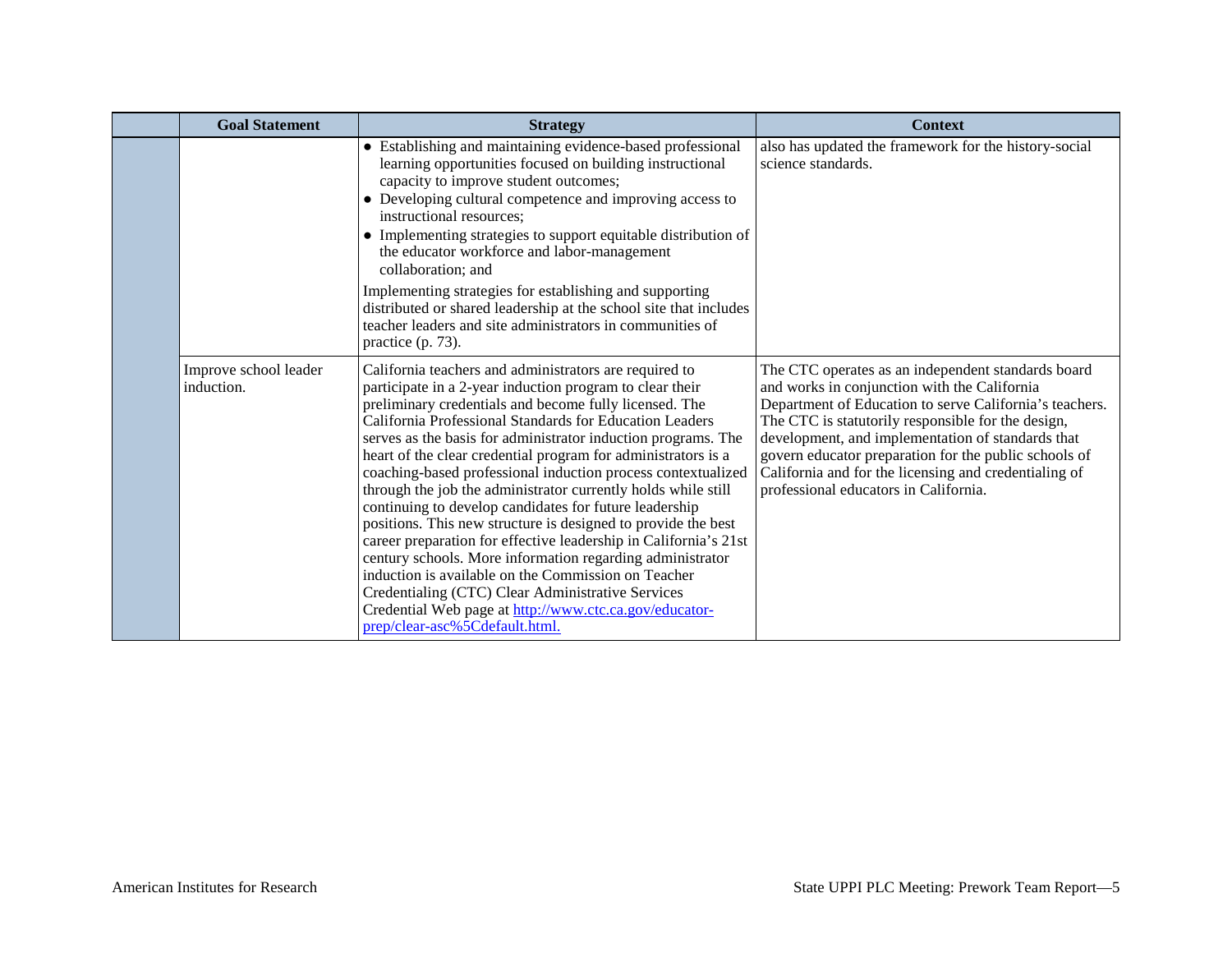The State UPPI PLC meeting agenda provides opportunities to discuss inclusion of principal preparation and school leadership in your state's draft ESSA plan. During the meeting, you will be paired with members from two states who can serve as thought partners during team planning sessions. We have asked each state to submit Title I and II sections of the draft ESSA plans, as a means of fostering informed discussion. As prework, we also asked each state to complete this summary page highlighting state support for principal preparation and other supports. The summary form will be disseminated to State UPPI PLC members.

|    | <b>Connecticut</b> | Draft ESSA plan status                                  |
|----|--------------------|---------------------------------------------------------|
| 图解 |                    | Draft completed                                         |
|    |                    | Submitted for governor signature                        |
|    |                    | Under review by U.S. Department of Education            |
|    |                    | Returned by U.S. Department of Education for adjustment |
|    |                    | $\checkmark$ Approved by U.S. Department of Education   |

|                | <b>Goal Statement</b>                                                               | <b>Strategy</b>                                                                                                                                                                                                                                                                                                                                                                                                                                                                                                                                                                                                                                                                                                                                                | <b>Context</b>                                                                                                                                                                                                           |
|----------------|-------------------------------------------------------------------------------------|----------------------------------------------------------------------------------------------------------------------------------------------------------------------------------------------------------------------------------------------------------------------------------------------------------------------------------------------------------------------------------------------------------------------------------------------------------------------------------------------------------------------------------------------------------------------------------------------------------------------------------------------------------------------------------------------------------------------------------------------------------------|--------------------------------------------------------------------------------------------------------------------------------------------------------------------------------------------------------------------------|
| <b>Title I</b> | Improve assessments of school<br>performance and leadership<br>performance (p. 39). | Connecticut's New Generation Accountability System<br>provides for a more holistic picture of school<br>performance and leadership performance. The New<br>Generation Accountability System includes measures of<br>academic performance, academic progress, graduation<br>rate, student absenteeism, student postsecondary and<br>career readiness, progress toward English language<br>proficiency, student preparation for postsecondary<br>exams, postsecondary entrance, school quality, student<br>success, physical fitness, and arts access. The<br>accountability system will be differentiated by grade<br>level of school. Performance will be calculated using a<br>weighted formula for schools, with certain subgroups<br>receiving more weight. | The approach responds to educator and community<br>member concern about narrowing performance metrics<br>to a narrow set of subjects and a lack of ownership for<br>accountability processes when outcomes are narrowed. |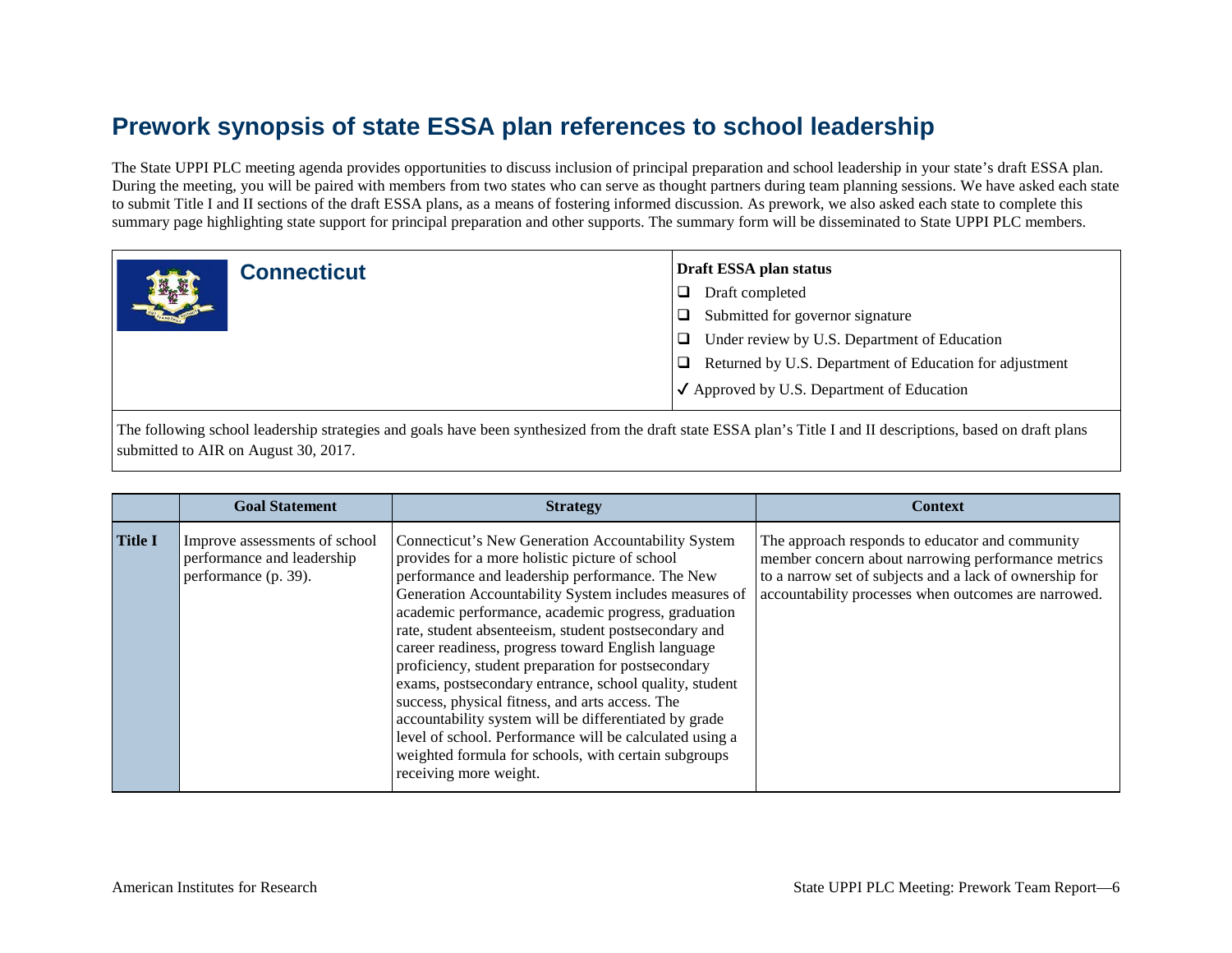|                 | <b>Goal Statement</b>                                                                                                            | <b>Strategy</b>                                                                                                                                                                                                                                                                                                                                                                                                                                                                                                                                                                                                                                                                                                                                                                                                                                                    | <b>Context</b>                                                                                                                                                                                                                                                                                                                                                                                                                                     |
|-----------------|----------------------------------------------------------------------------------------------------------------------------------|--------------------------------------------------------------------------------------------------------------------------------------------------------------------------------------------------------------------------------------------------------------------------------------------------------------------------------------------------------------------------------------------------------------------------------------------------------------------------------------------------------------------------------------------------------------------------------------------------------------------------------------------------------------------------------------------------------------------------------------------------------------------------------------------------------------------------------------------------------------------|----------------------------------------------------------------------------------------------------------------------------------------------------------------------------------------------------------------------------------------------------------------------------------------------------------------------------------------------------------------------------------------------------------------------------------------------------|
|                 | Provide differentiated supports<br>to schools and school leaders<br>(p. 48).                                                     | Connecticut will continue to provide tiered support to<br>schools and school leaders, based on school<br>performance. Comprehensive support schools<br>(turnaround) are in the lowest 5% for school<br>performance and schools that graduate less than 70% of<br>students on a 6-year, adjusted cohort, graduation rate.<br>Target Support and Improvement Schools meet the<br>"consistently underperforming" criteria, which includes<br>schoolwide and subgroup performance. New criteria for<br>Target Support and Improvement Schools will begin in<br>2018–19 to include a broad array of measures. The state<br>will also recognize Schools of Distinction for high<br>overall growth and performance (p. 52).<br>The state is also proposing to use 1003 funding for<br>school improvement grants under Title I to schools<br>performing in the lowest 10%. | The state will continue to monitor schools according to<br>the Connecticut Department of Education Turnaround<br>Framework, but with an expanded set of metrics.<br>Monitoring will drive differentiated supports for<br>principals and schools. The state will channel efforts<br>through the LEA.<br>The state will continue to use the Differentiated Support<br>and Guidance framework for differentiated support to<br>schools and educators. |
| <b>Title II</b> | Ensure students are supported<br>by great leaders (p. 58).                                                                       | The mission of the Connecticut State Department of<br>Education's (CSDE's) Talent Office is to develop and<br>deploy talent management and human capital<br>development strategies to districts and schools statewide<br>so that each and every student is ensured equitable<br>access to effective teachers and school/district leaders to<br>be prepared for success in college, career, and life<br>(p. 58).                                                                                                                                                                                                                                                                                                                                                                                                                                                    |                                                                                                                                                                                                                                                                                                                                                                                                                                                    |
|                 | Provide annual feedback to<br>educator preparation programs,<br>including principal preparation<br>programs (p. 60).             | The CSDE will also provide a new public-facing data<br>dashboard that will publish data on numerous measures<br>of the effectiveness of Connecticut educator preparation<br>programs.                                                                                                                                                                                                                                                                                                                                                                                                                                                                                                                                                                                                                                                                              |                                                                                                                                                                                                                                                                                                                                                                                                                                                    |
|                 | Increase the number of<br>preservice administrators who<br>are learner- and school-ready on<br>day one of their careers (p. 66). | Implement the Educator Preparation Advisory Council's<br>(EPAC) recommendation to adopt the Council for the<br>Accreditation of Educator Preparation standards<br>preparation program approval.                                                                                                                                                                                                                                                                                                                                                                                                                                                                                                                                                                                                                                                                    |                                                                                                                                                                                                                                                                                                                                                                                                                                                    |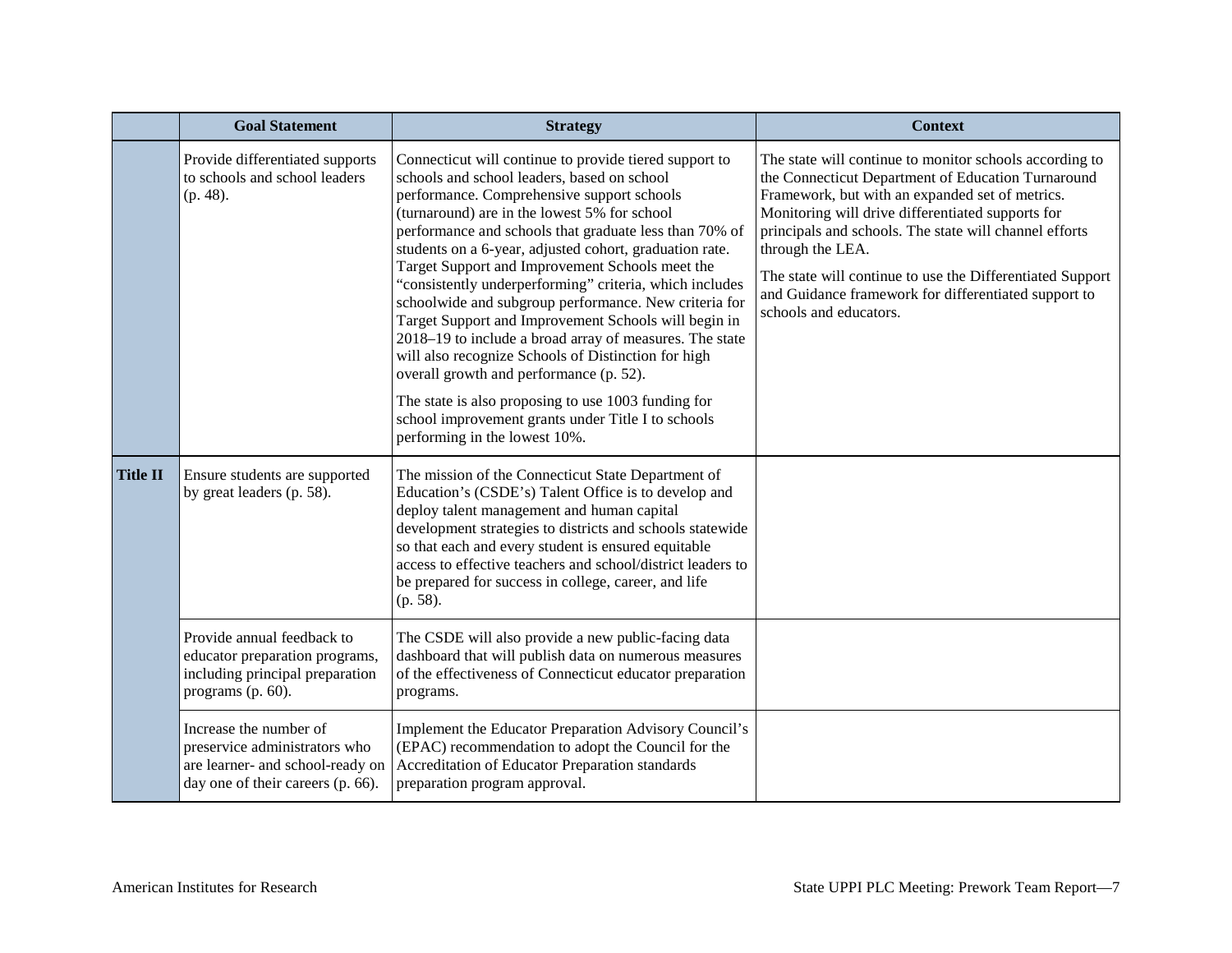| <b>Goal Statement</b>                                                                                                                               | <b>Strategy</b>                                                                                                                                                                                                                                                                                                                                                                                                                                                                                                                                                                                                                                                                                                                                                                                                                                                | <b>Context</b> |
|-----------------------------------------------------------------------------------------------------------------------------------------------------|----------------------------------------------------------------------------------------------------------------------------------------------------------------------------------------------------------------------------------------------------------------------------------------------------------------------------------------------------------------------------------------------------------------------------------------------------------------------------------------------------------------------------------------------------------------------------------------------------------------------------------------------------------------------------------------------------------------------------------------------------------------------------------------------------------------------------------------------------------------|----------------|
|                                                                                                                                                     | Provide continued professional supports on use of<br>observation tools to preservice candidates.                                                                                                                                                                                                                                                                                                                                                                                                                                                                                                                                                                                                                                                                                                                                                               |                |
|                                                                                                                                                     | Provide ongoing consultation on induction supports to<br>LEAs by the CSDE (p. 66).                                                                                                                                                                                                                                                                                                                                                                                                                                                                                                                                                                                                                                                                                                                                                                             |                |
| Address equitable access to<br>experienced, well-trained<br>principals by students located in<br>high-poverty, high-minority<br>schools (p. $68$ ). | A series of activities has been proposed by the state. The<br>activities include:<br>$\bullet$ Development of P-20 partnerships to focus on<br>educator recruitment, preparation, placement and<br>retention.<br>• Develop cultural competence resources and training<br>for educators.<br>• Develop a data dashboard for education preparation<br>programs.<br>• Continue the Community Practice learning series for<br>principals.<br>• Continue LEADCT, a turnaround principal academy.<br>• Develop a repository of LEA resources on educator<br>recruitment, selection, and retention.<br>• Highlight and disseminate promising practices in<br>educator talent management.<br>• Convene a summit to activate P-20 partnerships.<br>• Develop a plan with the Department of Labor to<br>target career changers to attract them to the education<br>field. |                |
|                                                                                                                                                     | • Revise certification systems to increase flexibility.<br>• Increase the percentage of newly certified, minority                                                                                                                                                                                                                                                                                                                                                                                                                                                                                                                                                                                                                                                                                                                                              |                |
|                                                                                                                                                     | educators.                                                                                                                                                                                                                                                                                                                                                                                                                                                                                                                                                                                                                                                                                                                                                                                                                                                     |                |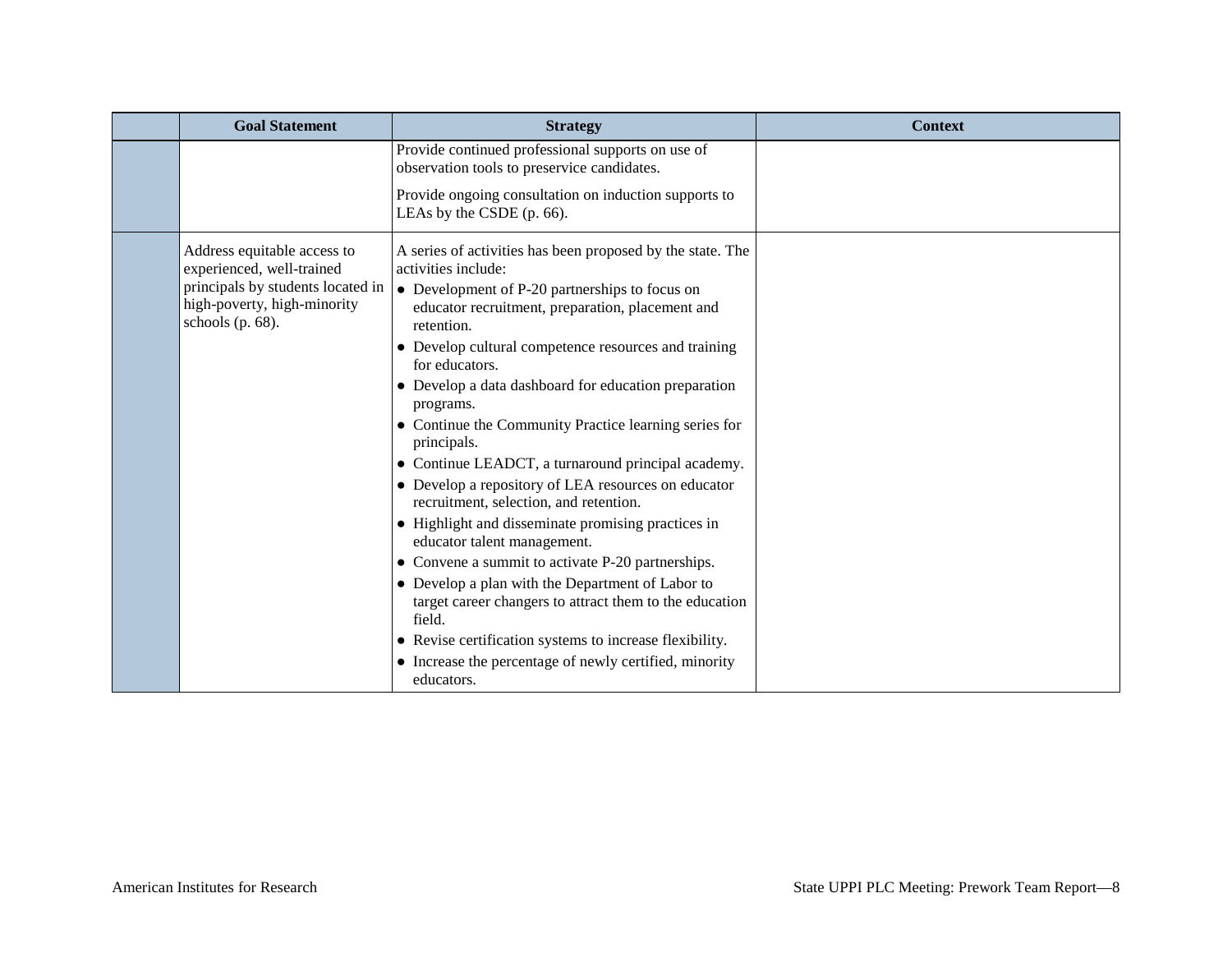The State UPPI PLC meeting agenda provides opportunities to discuss inclusion of principal preparation and school leadership in your state's draft ESSA plan. During the meeting, you will be paired with members from two states who can serve as thought partners during team planning sessions. We have asked each state to submit Title I and II sections of the draft ESSA plans, as a means of fostering informed discussion. As prework, we also asked each state to complete this summary page highlighting state support for principal preparation and other supports. The summary form will be disseminated to State UPPI PLC members.

| <b>Florida</b> | Draft ESSA plan status                                       |
|----------------|--------------------------------------------------------------|
|                | $\sqrt{}$ Draft completed                                    |
|                | Submitted for governor signature                             |
|                | Under review by U.S. Department of Education<br>□            |
|                | Returned by U.S. Department of Education for adjustment<br>□ |
|                | Approved by U.S. Department of Education                     |

|                | <b>Goal Statement</b>                                                                                                                                                                              | <b>Strategy</b>                                                                                                                                                                                                                                                                                                                                                                                                        | <b>Context</b>                                         |
|----------------|----------------------------------------------------------------------------------------------------------------------------------------------------------------------------------------------------|------------------------------------------------------------------------------------------------------------------------------------------------------------------------------------------------------------------------------------------------------------------------------------------------------------------------------------------------------------------------------------------------------------------------|--------------------------------------------------------|
| <b>Title I</b> | Increase the percentage of<br>students achieving grade-level<br>or above performance by<br>6 percentage points in each<br>subject area by 2020 from the<br>baseline performance in<br>$2014 - 15.$ | The state's accountability system will continue to<br>monitor school performance, disaggregated by<br>subgroup. The accountability system, which includes<br>school report cards, provides school-level feedback, and<br>informs supports provided to schools. The accountability<br>system includes ELA, mathematics, science, and social<br>studies at the elementary, middle, and high school levels<br>$(p. 21)$ . |                                                        |
|                | Reducing the achievement gap<br>by one third between each<br>in 2014-15.                                                                                                                           | The state will continue to use student achievement,<br>student growth, and other metrics to monitor school<br>subgroup in each subject area by performance. School performance measures will be used<br>2020 from baseline performance to identify schools for placement in the Multitiered<br>System of Support, a tiered approach to supporting<br>schools $(p. 14)$ .                                               | The strategy is described in s. $1008.33$ (4)(b), F.S. |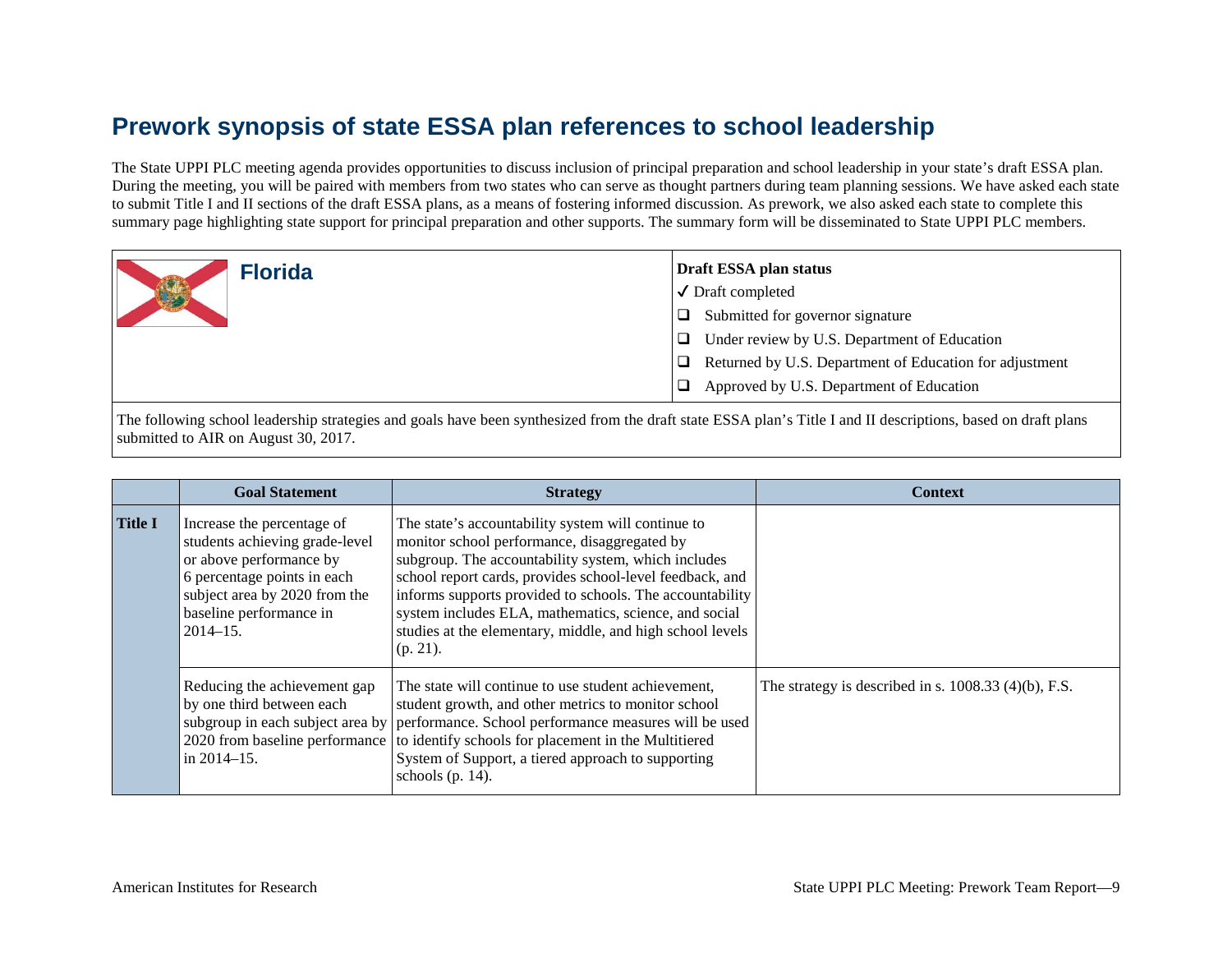|                 | <b>Goal Statement</b>                                                                         | <b>Strategy</b>                                                                                                                                                                                                                                                                                                                                                                                                                                                                                                                                                                                                                         | <b>Context</b>                                                                                                                                                                                                                                                                                                                                                                                                                                                                                                                                                                                                                                                                                                                                                                        |
|-----------------|-----------------------------------------------------------------------------------------------|-----------------------------------------------------------------------------------------------------------------------------------------------------------------------------------------------------------------------------------------------------------------------------------------------------------------------------------------------------------------------------------------------------------------------------------------------------------------------------------------------------------------------------------------------------------------------------------------------------------------------------------------|---------------------------------------------------------------------------------------------------------------------------------------------------------------------------------------------------------------------------------------------------------------------------------------------------------------------------------------------------------------------------------------------------------------------------------------------------------------------------------------------------------------------------------------------------------------------------------------------------------------------------------------------------------------------------------------------------------------------------------------------------------------------------------------|
|                 |                                                                                               | If schools do not make adequate progress within two<br>years (moving from an "F" or "D" to a "C" score), the<br>following options will be pursued:                                                                                                                                                                                                                                                                                                                                                                                                                                                                                      |                                                                                                                                                                                                                                                                                                                                                                                                                                                                                                                                                                                                                                                                                                                                                                                       |
|                 |                                                                                               | • Reassign students to another school;<br>• Close the school;<br>• Contract with an outside entity that has demonstrated<br>a record of effectiveness to operate the school.                                                                                                                                                                                                                                                                                                                                                                                                                                                            |                                                                                                                                                                                                                                                                                                                                                                                                                                                                                                                                                                                                                                                                                                                                                                                       |
|                 | Provide tiered professional<br>supports to leaders, based upon<br>school performance (p. 29). | Florida proposes to continue its approach to tiered<br>systems of support. Tier 1 support is provided to<br>schools, which includes meeting with district teams and<br>visiting schools to understand the situation at the site<br>level to provide assistance with school improvement<br>planning and problem solving. Tier 2 support is<br>provided to schools that received their first "D" or "F."<br>A specialized turnaround plan is created by the school,<br>district, and state for these schools. Schools that do not<br>meet a "C" score after 3 years of being identified, more<br>intensive supports are provided (p. 73). |                                                                                                                                                                                                                                                                                                                                                                                                                                                                                                                                                                                                                                                                                                                                                                                       |
| <b>Title II</b> | Ensure that every leader is<br>prepared, developed, supported,<br>and supervised (p. 40).     | A host of strategies for leaders is mentioned, including:<br>promoting the growth and development of school<br>leaders; incentives for leaders to recognize practice<br>excellence; support for LEA recruitment and retention<br>improvement efforts; increasing expectations for<br>preparation programs to include deeper engagement<br>with data and meaningful, extensive clinical<br>experiences; continued implementation of performance<br>evaluation and tools development; and job-embedded<br>training $(p. 41)$ .                                                                                                            | The Florida Principal Leadership Standards are the<br>foundation for school leader personnel evaluations and<br>professional development systems, school leadership<br>preparation programs, and leadership certification<br>requirements (Rule 6A-5.080, F.A.C.).<br>Florida offers two levels of training and certification for<br>school administrators that require graduate-level<br>coursework and training aligned with the FPLS, in<br>addition to passing the four subtests of the Florida<br>Educational Leadership Examination. Level I programs<br>prepare educators for initial certification in Educational<br>Leadership, and practicing school administrators engage<br>in Level II programs that prepare them to progress to<br>certification in 'School Principal.' |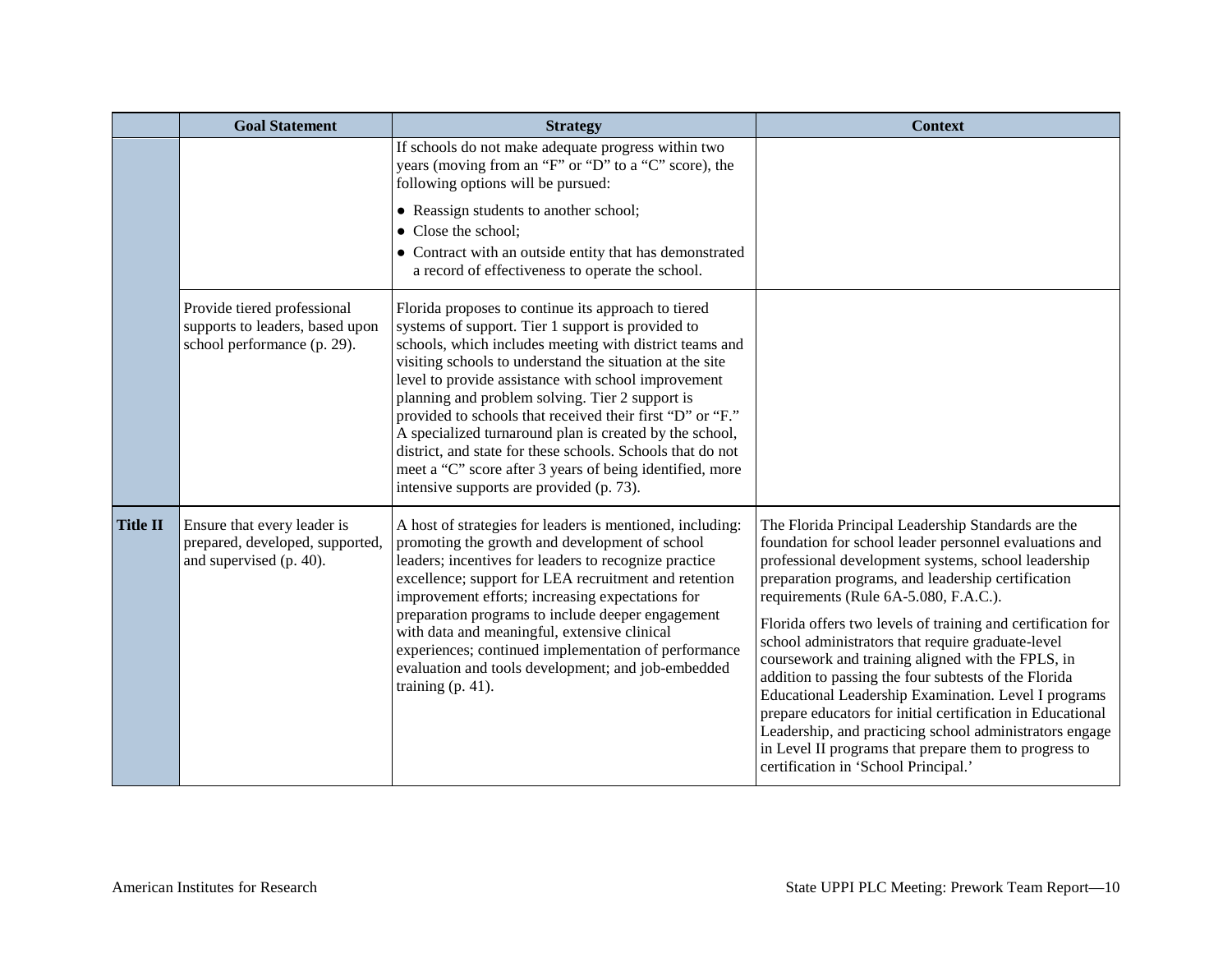| <b>Goal Statement</b>                                                                                             | <b>Strategy</b>                                                                                                                                                                                                                                                                                                                                                                                                                                                                                                                                                                                                                                                                                                                                                                                                                                                                      | <b>Context</b> |
|-------------------------------------------------------------------------------------------------------------------|--------------------------------------------------------------------------------------------------------------------------------------------------------------------------------------------------------------------------------------------------------------------------------------------------------------------------------------------------------------------------------------------------------------------------------------------------------------------------------------------------------------------------------------------------------------------------------------------------------------------------------------------------------------------------------------------------------------------------------------------------------------------------------------------------------------------------------------------------------------------------------------|----------------|
| Improve principal and school<br>leader abilities to identify<br>learning needs for all students<br>(p. 43).       | The Florida Department of Education (FDOE) will build<br>statewide communities of practice to engage in<br>meaningful job-embedded and actionable professional<br>learning with clearly articulated and measurable<br>outcomes.                                                                                                                                                                                                                                                                                                                                                                                                                                                                                                                                                                                                                                                      |                |
| Increase school leader capacity<br>to recruit, develop, retain, and<br>support effective educators<br>$(p. 43)$ . |                                                                                                                                                                                                                                                                                                                                                                                                                                                                                                                                                                                                                                                                                                                                                                                                                                                                                      |                |
| Improve the principal<br>preparation candidate pool size<br>and quality (p. 45).                                  | Florida has revised its principal preparation program<br>Florida Statutes and State Board of Education rules to<br>support and ensure that school leaders are better<br>prepared for leading schools (s. 1012.562, F.S., and Rule<br>6A-5.081, F.A.C.). Florida is examining ways to<br>improve admission requirements to its two-level school<br>leader preparation/certification programs. Discussions<br>among state leaders, higher education institutions, and<br>school districts are in progress to explore innovative<br>ways to build an effective principal pipeline in Florida<br>that will meet the needs of the diverse population and<br>geographical areas across the state with plans to<br>potentially implement a more rigorous review process<br>for these school leader preparation programs that is<br>similar to Florida's teacher preparation review process. |                |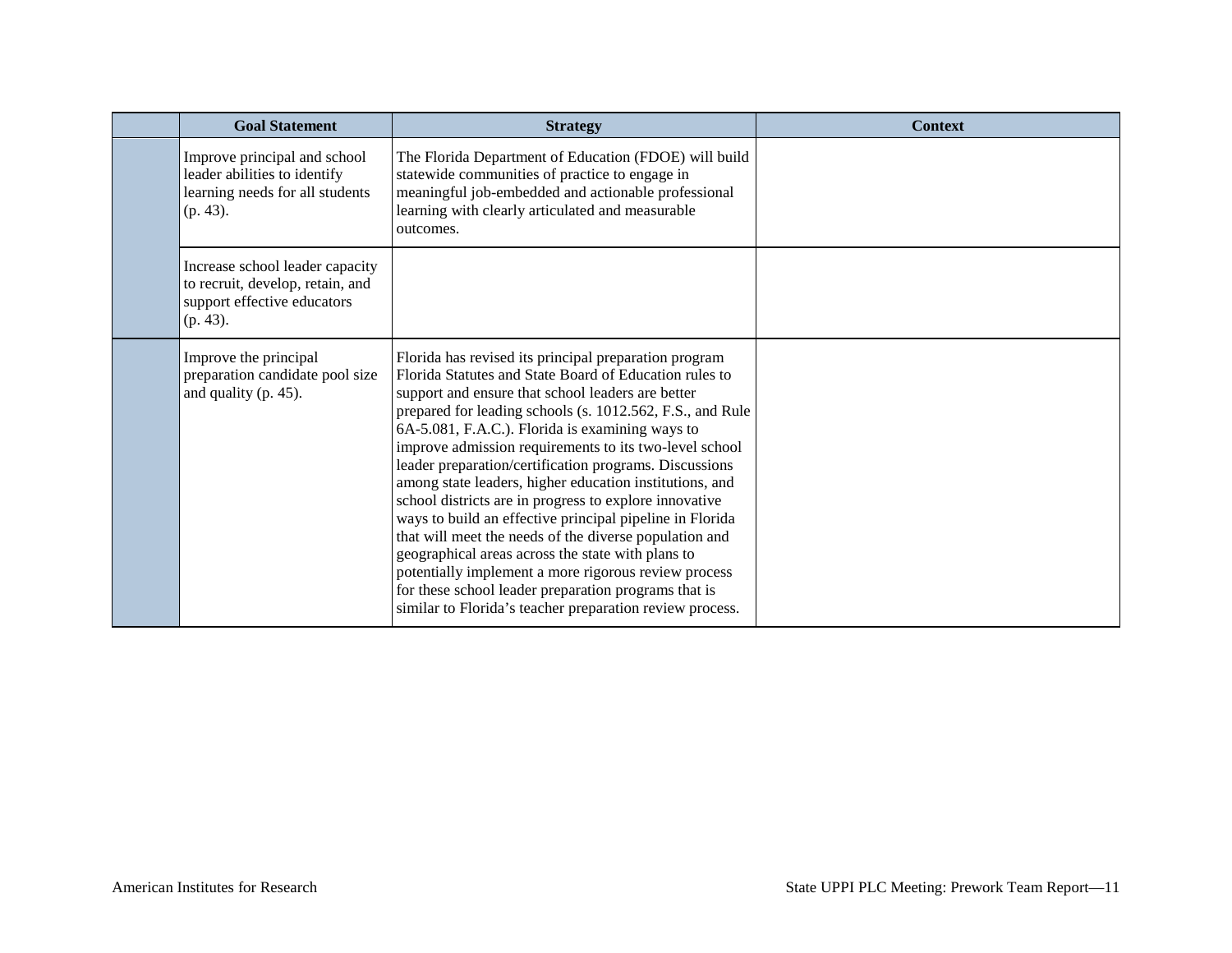The State UPPI PLC meeting agenda provides opportunities to discuss inclusion of principal preparation and school leadership in your state's draft ESSA plan. During the meeting, you will be paired with members from two states who can serve as thought partners during team planning sessions. We have asked each state to submit Title I and II sections of the draft ESSA plans, as a means of fostering informed discussion. As prework, we also asked each state to complete this summary page highlighting state support for principal preparation and other supports. The summary form will be disseminated to State UPPI PLC members.

| Georgia | Draft ESSA plan status                                       |
|---------|--------------------------------------------------------------|
| 11      | $\Box$<br>Draft completed                                    |
|         | $\sqrt{\phantom{a}}$ Submitted for governor signature        |
|         | Under review by U.S. Department of Education<br>□            |
|         | Returned by U.S. Department of Education for adjustment<br>□ |
|         | Approved by U.S. Department of Education                     |
|         |                                                              |

|                | <b>Goal Statement</b>                                                                         | <b>Strategy</b>                                                                                                                                                                                                                                                                                                                                       | <b>Context</b>                                                                                                                                                                                                                                                                                                                                                                                                                                                                                                                                                |
|----------------|-----------------------------------------------------------------------------------------------|-------------------------------------------------------------------------------------------------------------------------------------------------------------------------------------------------------------------------------------------------------------------------------------------------------------------------------------------------------|---------------------------------------------------------------------------------------------------------------------------------------------------------------------------------------------------------------------------------------------------------------------------------------------------------------------------------------------------------------------------------------------------------------------------------------------------------------------------------------------------------------------------------------------------------------|
| <b>Title I</b> | Provide tiered professional<br>supports to leaders, based upon<br>school performance (p. 45). | All 1003 funding from the Georgia State Department of<br>Education (GADOE) to districts/schools will be tied to<br>goals identified in common improvement plans, which<br>are informed by a common needs assessment. GADOE<br>and regional education service agencies (RESAs) will<br>support district/school improvement planning and<br>monitoring. | Georgia's Systems for Continuous Improvement—<br>Tiered Supports identifies increasingly intensive<br>professional development support for educators based<br>on Title I performance tiers. Professional supports<br>include research-based professional learning, best<br>practice reports, self-assessments and data sets. Tiered 1<br>supports will be universally available, and Tiers 2 and 3<br>supports will be provided to comprehensive and targeted<br>schools, per the federal definitions. Tier 4 supports are<br>provided to turnaround schools. |
|                |                                                                                               | GADOE's School and District Effectiveness (SDE)<br>team has reorganized to take a regional approach for<br>work with districts and schools. The SDE will focus on<br>leadership, with an emphasis on district-focused<br>supports for school-level leadership (p. 49).                                                                                | GADOE's SDE team is responsible for providing<br>intensive support to districts and schools.                                                                                                                                                                                                                                                                                                                                                                                                                                                                  |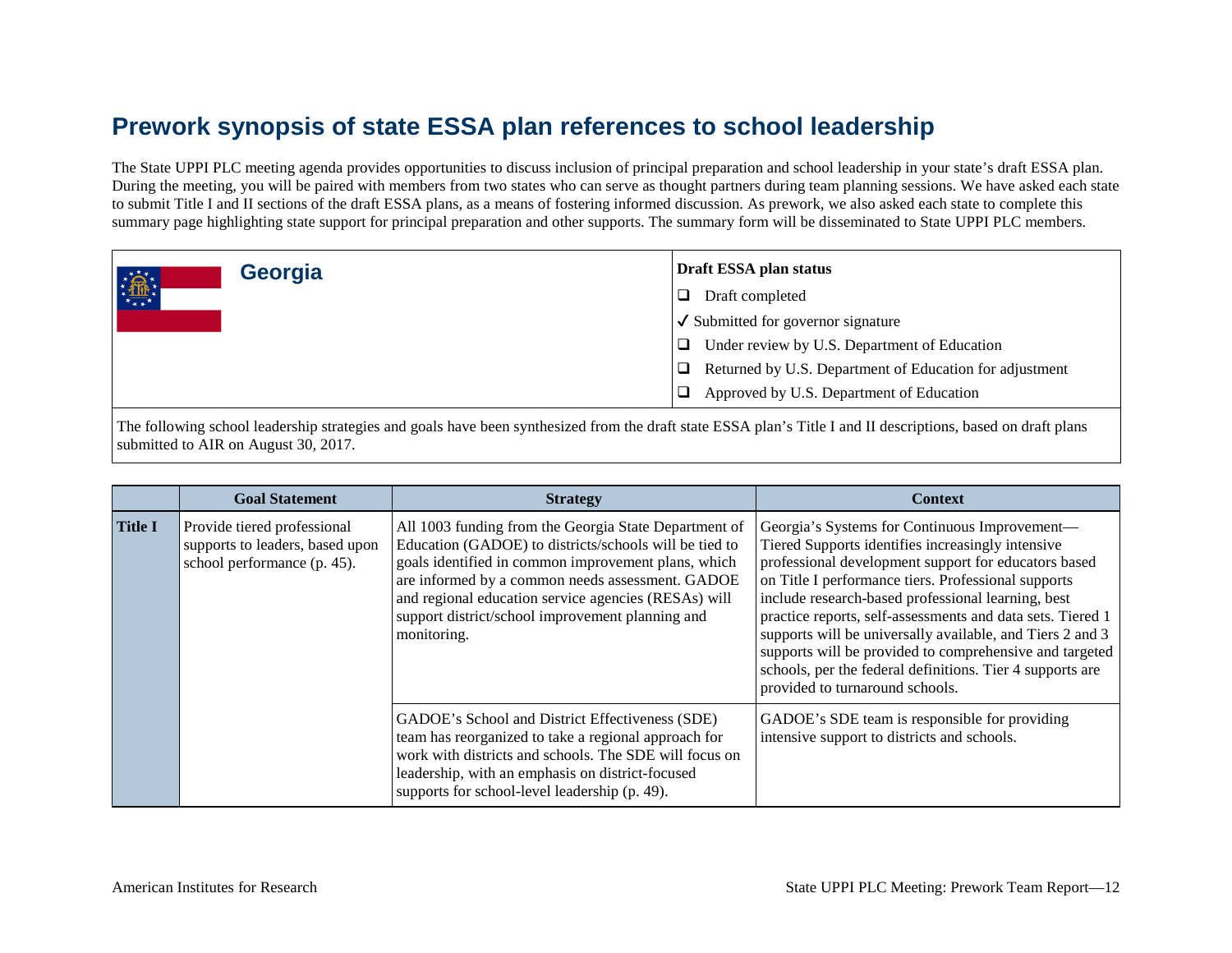|  |                                                                                                                                                                                                                                                                                                               | <b>Goal Statement</b>                                                                                                                                                                                                                                          | <b>Strategy</b>                                                                                                                                                                                                                                             | <b>Context</b>                                                                                                                                                                                                                                                                                                                                                                                                                                                      |
|--|---------------------------------------------------------------------------------------------------------------------------------------------------------------------------------------------------------------------------------------------------------------------------------------------------------------|----------------------------------------------------------------------------------------------------------------------------------------------------------------------------------------------------------------------------------------------------------------|-------------------------------------------------------------------------------------------------------------------------------------------------------------------------------------------------------------------------------------------------------------|---------------------------------------------------------------------------------------------------------------------------------------------------------------------------------------------------------------------------------------------------------------------------------------------------------------------------------------------------------------------------------------------------------------------------------------------------------------------|
|  |                                                                                                                                                                                                                                                                                                               | Ensure new leaders are<br>prepared, acclimated, and aware<br>of resources, tools, and systems<br>available to support schools<br>$(p. 47)$ .<br>Increase leader retention rates<br>and empower professionals.                                                  | Support principal preparation program improvement by<br>encouraging use of the Georgia Systems of Continuous<br>Improvement as a foundation for leadership preparation.                                                                                     | The State Network for Transforming Education Preparation<br>(NTEP) will use the Georgia Systems of Continuous<br>Improvement as a foundation for leadership preparation<br>through P-20 collaboratives. Although GADOE does not<br>have the authority to establish preparation program<br>requirements, ongoing discussions, presentations, and<br>awareness efforts will directly encourage the inclusion of<br>all of GADOE's current school improvement efforts. |
|  | <b>Title II</b>                                                                                                                                                                                                                                                                                               | Improve the district's principal<br>induction programs to provide<br>personalized, evidence-based,<br>professional learning<br>opportunities to increase the<br>self-efficacy, knowledge, and<br>skill s of novice principals and<br>their mentors $(p. 66)$ . | GADOE's Teacher and Leader Support and<br>Development team will work with public and private<br>education preparation programs, RESAs, and other state<br>organizations to guide and support the district's<br>induction program design and implementation. |                                                                                                                                                                                                                                                                                                                                                                                                                                                                     |
|  | Require principals seeking<br>recertification to develop a<br>professional learning goal and<br>plan, and to participate in<br>professional learning<br>communities (p. 66).<br>Support principal supervisors as<br>accurate, effective evaluators of<br>performance and professional<br>supports $(p. 66)$ . |                                                                                                                                                                                                                                                                | Effective July 1, 2017, the Georgia certificate renewal<br>process requires the development of professional<br>learning goals and/or plans and participation in<br>professional learning communities.                                                       | Professional learning goals and plans will be gathered<br>through an online platform and analyzed for alignment<br>with available professional learning resources.                                                                                                                                                                                                                                                                                                  |
|  |                                                                                                                                                                                                                                                                                                               |                                                                                                                                                                                                                                                                | GADOE's Teacher and Leader Support and<br>Development team will continue to facilitate statewide<br>training to principal supervisors on performance<br>evaluation accuracy and feedback quality.                                                           | GADOE's Teacher and Leaders Support and Development<br>team will continue to refine learning resources over time by<br>leveraging educator workforce data and discussing<br>needs/directions of LEAs in supporting leaders.                                                                                                                                                                                                                                         |
|  |                                                                                                                                                                                                                                                                                                               |                                                                                                                                                                                                                                                                | GADOE is exploring working with internal and external<br>stakeholders to adopt, adapt or develop principal<br>supervisor standards to support principal evaluation and<br>development (p. 67).                                                              |                                                                                                                                                                                                                                                                                                                                                                                                                                                                     |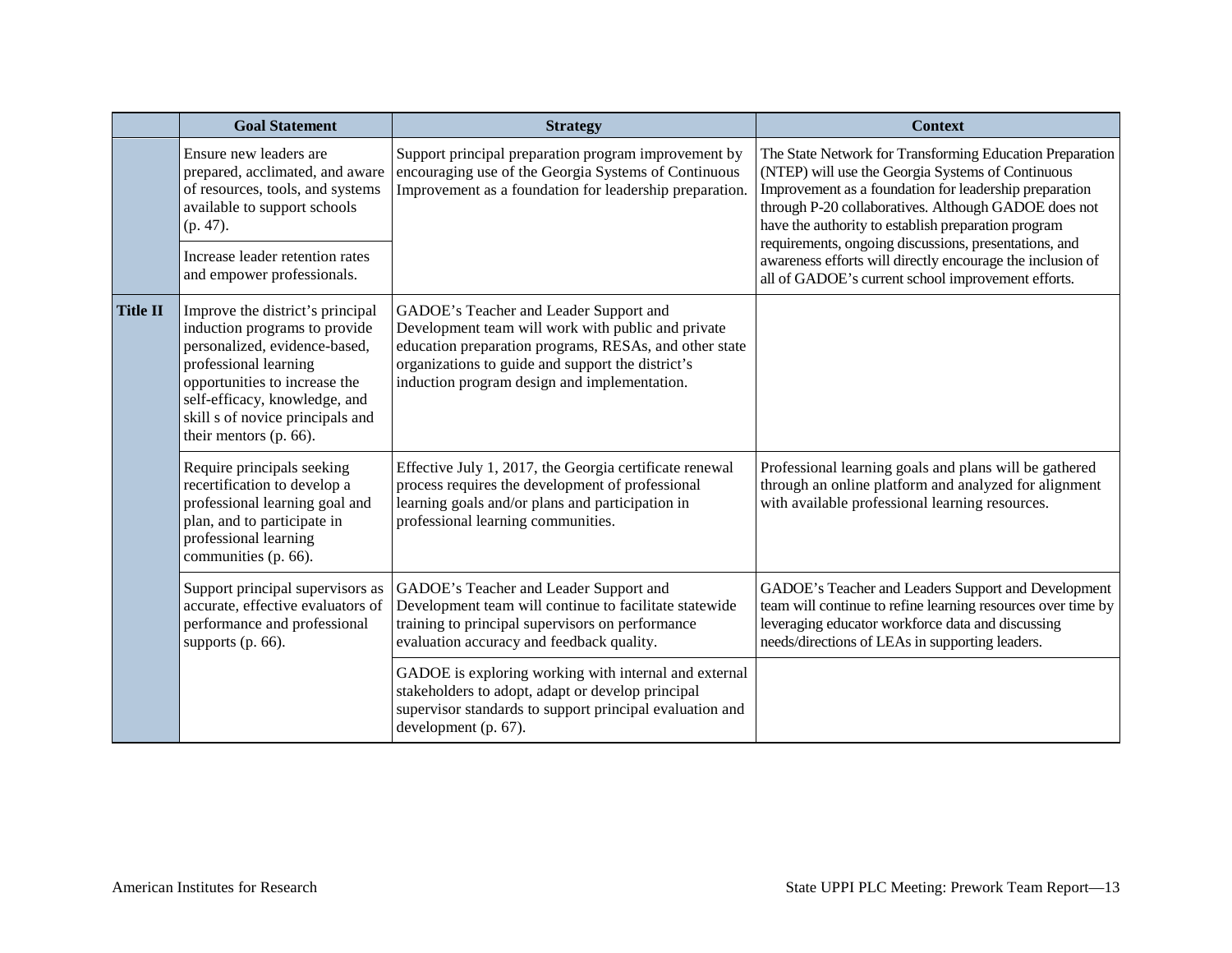| <b>Goal Statement</b>                                                                                       | <b>Strategy</b>                                                                                                                                                                                                                                                                                                                                                                                                                 | <b>Context</b> |
|-------------------------------------------------------------------------------------------------------------|---------------------------------------------------------------------------------------------------------------------------------------------------------------------------------------------------------------------------------------------------------------------------------------------------------------------------------------------------------------------------------------------------------------------------------|----------------|
| Support principals in<br>implementing systemwide<br>continuous improvement<br>processes in schools (p. 67). | GADOE's State Leadership Collaborative will develop,<br>disseminate, and support the Georgia Systems for<br>Continuous Improvement, a framework used to assess<br>LEA and school-level capacity for continuous<br>educational improvement.                                                                                                                                                                                      |                |
|                                                                                                             | GADOE will work with P-20 collaboratives and<br>principal preparation programs to integrate the Georgia<br>Systems for Continuous Improvement into principal<br>preparation and professional learning supports.                                                                                                                                                                                                                 |                |
| Support improved principal<br>professional learning.                                                        | State law 20-14-49.4 creates a Joint Study Committee on<br>the establishment of a statewide leadership academy,<br>which will be used to update and expand leadership<br>skills (p. 67).                                                                                                                                                                                                                                        |                |
|                                                                                                             | Using the Georgia Systems for Continuous<br>Improvement, GADOE will provide professional<br>learning, resources, and intensive coaching to increase<br>principal and other school leader effectiveness.                                                                                                                                                                                                                         |                |
| Improve equitable distribution<br>and representation of leaders.                                            | The State Network for Transforming Educator<br>Preparation will continue to study LEA equity gaps<br>through targeted recruitment of leader candidates<br>(p. 75). GaNTEP analyzes teacher shortage data and<br>workforce reports to help guide the work of the P-20<br>Collaboratives as they seek to recruit and prepare<br>educators to meet specific LEA staffing needs and<br>strengthen the teacher and leader pipelines. |                |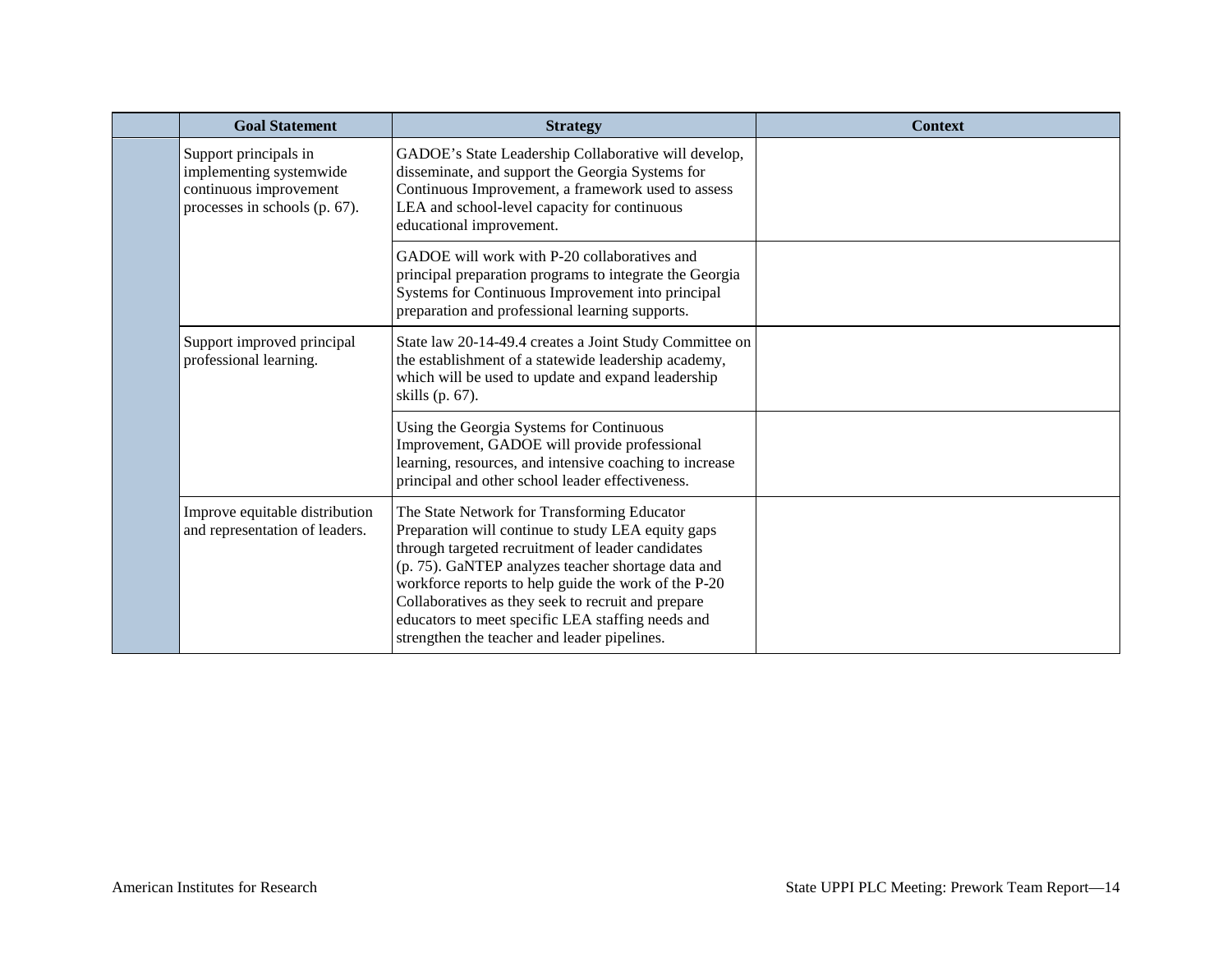The State UPPI PLC meeting agenda provides opportunities to discuss inclusion of principal preparation and school leadership in your state's draft ESSA plan. During the meeting, you will be paired with members from two states who can serve as thought partners during team planning sessions. We have asked each state to submit Title I and II sections of the draft ESSA plans, as a means of fostering informed discussion. As prework, we also asked each state to complete this summary page highlighting state support for principal preparation and other supports. The summary form will be disseminated to State UPPI PLC members.



|              | <b>Goal Statement</b>                                                                                                          | <b>Strategy</b>                                                                                                                                                                                                                                                                                                                                                                                                                                                                                                                                                                   | <b>Context</b>                                                                                                                                               |
|--------------|--------------------------------------------------------------------------------------------------------------------------------|-----------------------------------------------------------------------------------------------------------------------------------------------------------------------------------------------------------------------------------------------------------------------------------------------------------------------------------------------------------------------------------------------------------------------------------------------------------------------------------------------------------------------------------------------------------------------------------|--------------------------------------------------------------------------------------------------------------------------------------------------------------|
| <b>Title</b> | Improve and incorporate new academic<br>standards and assessments into<br>accordance with Kentucky Senate Bill<br>$1$ (p. 34). | Reading and writing, mathematics, health, physical education, computer<br>science and career studies standards will be the first content areas to undergo<br>statewide curriculum and instruction, in revision in 2017, followed by social studies, world languages, and<br>library/media (2017–18). The science content area will be revised in 2020<br>and art in 2021. New standards will be accompanied by development of<br>criterion-referenced assessments statewide, which will be developed and<br>implemented according to schedule (p. 34).                            | The goals and strategies are<br>supported by Kentucky Senate<br>Bill 1. The strategies represent an<br>extension of work currently<br>underway in the state. |
|              |                                                                                                                                | Local principals, other administrators, and teacher-leaders are critical to<br>standards implementation. The Kentucky Department of Education (KDE)<br>will engage teacher-leaders and local administrators in extensive professional<br>development to build understanding of instruction and assessments required<br>through standards revision.<br>Further, KDE will establish local school-based, decision making councils to<br>promote shared leadership of curriculum and instruction. Each council in the<br>state will include school administrators and others (p. 36). |                                                                                                                                                              |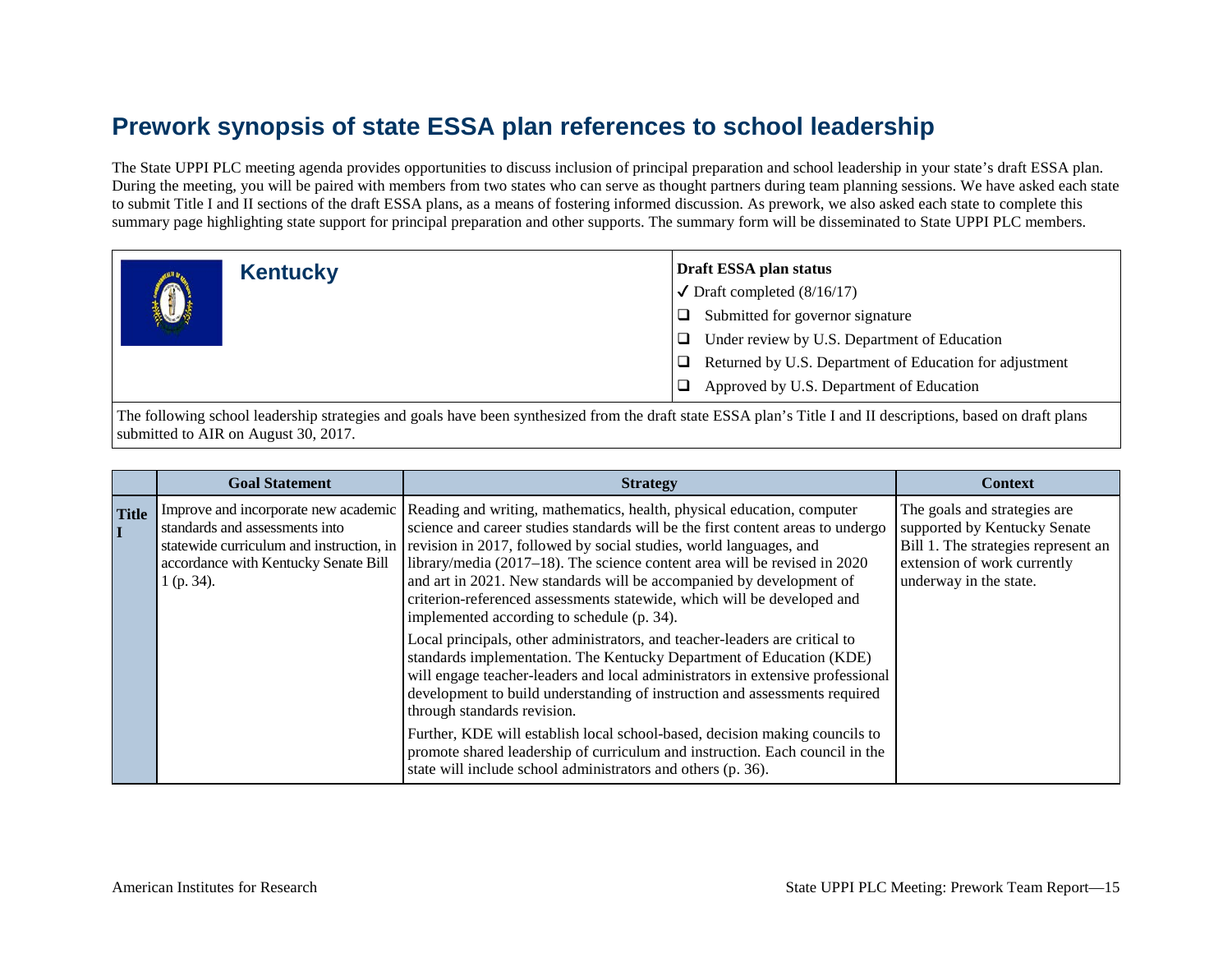|                              | <b>Goal Statement</b>                                                                                                                                                                                                                                                                                                                                                                                                                                                                                                                                                                                            | <b>Strategy</b>                                                                                                                                                                                                                                                                                                                                                                                                                                                                                                                                                                                                                                                                                   | <b>Context</b>                                                                                                                                                                                                                                                                                                                                                                                                                                                                                    |
|------------------------------|------------------------------------------------------------------------------------------------------------------------------------------------------------------------------------------------------------------------------------------------------------------------------------------------------------------------------------------------------------------------------------------------------------------------------------------------------------------------------------------------------------------------------------------------------------------------------------------------------------------|---------------------------------------------------------------------------------------------------------------------------------------------------------------------------------------------------------------------------------------------------------------------------------------------------------------------------------------------------------------------------------------------------------------------------------------------------------------------------------------------------------------------------------------------------------------------------------------------------------------------------------------------------------------------------------------------------|---------------------------------------------------------------------------------------------------------------------------------------------------------------------------------------------------------------------------------------------------------------------------------------------------------------------------------------------------------------------------------------------------------------------------------------------------------------------------------------------------|
|                              | The state will include: growth in reading and mathematics at the elementary<br>Improve the state accountability system<br>and middle schools; separate academic indicators for science and social<br>by including additional subject-area<br>studies at elementary, middle, and high school; transition readiness metrics at<br>data.<br>elementary, middle, and high school; and achievement gap closure (p. 53).<br>Additional metrics, such as whole child support, also will be included in<br>school performance metrics as a means of measuring opportunity and access<br>to educational services (p. 66). |                                                                                                                                                                                                                                                                                                                                                                                                                                                                                                                                                                                                                                                                                                   | The new accountability system<br>will be incorporated into data<br>reporting systems and<br>Comprehensive Support and<br>Improvement (CSI) systems.                                                                                                                                                                                                                                                                                                                                               |
|                              | Provide tiered professional supports to<br>leaders, based upon school<br>performance (p. 74).                                                                                                                                                                                                                                                                                                                                                                                                                                                                                                                    | Revisions to the tiered professional supports for leaders are proposed.<br>Kentucky will identify the lowest 5% of Title I schools and non-Title I<br>schools annually. Kentucky also will identify all high schools having a below<br>80% graduation rate, using a 4-year adjusted cohort graduation rate,<br>annually. A school will be identified as Tier II for CSI if the school does not<br>exit that status after 3 years.<br>If identified for CSI support, the school will undergo a comprehensive<br>assessment of capacity, which includes assessment of the principal's ability<br>to lead turnaround; quality of relationship between principal and central<br>office staff (p. 81). | The turnaround process is<br>supported by the Comprehensive<br><b>School Improvement Process</b><br>(CSIP), which outlines school and<br>district improvement efforts to<br>include learning targets and<br>professional learning for educators.<br>KDE will provide Education<br>Recovery staff members to support<br>school improvement and monitor<br>progress. Education Recovery staff<br>members will work to set 30-/60-<br>/90-day plans with the school<br>leaders and district leaders. |
|                              | Continue to build leadership capacity<br>through distributed leadership, increase<br>recruitment and retention of effective<br>leaders (p. 89).                                                                                                                                                                                                                                                                                                                                                                                                                                                                  | KDE will continue to work with the National Institute for School Leadership<br>(NISL) to provide leadership training to school and district leaders.<br>NISL will employ a train-the-trainer implementation model statewide called<br>LEAD-Kentucky, wherein local trainers will implement the NISL approach<br>and coach other leaders.                                                                                                                                                                                                                                                                                                                                                          |                                                                                                                                                                                                                                                                                                                                                                                                                                                                                                   |
| <b>Title</b><br>$\mathbf{I}$ | Increase the number of teachers,<br>principals, and other school leaders<br>who are effective in improving student<br>academic achievement in schools.                                                                                                                                                                                                                                                                                                                                                                                                                                                           | The plan provides a strategy for attracting teachers, but principal strategies<br>are not specifically named.                                                                                                                                                                                                                                                                                                                                                                                                                                                                                                                                                                                     |                                                                                                                                                                                                                                                                                                                                                                                                                                                                                                   |
|                              | Increase the quality and effectiveness of<br>teachers, principals, and other leaders.                                                                                                                                                                                                                                                                                                                                                                                                                                                                                                                            | The plan provides a strategy for increasing quality and effectiveness of<br>teachers, but principal strategies are not specifically named.                                                                                                                                                                                                                                                                                                                                                                                                                                                                                                                                                        |                                                                                                                                                                                                                                                                                                                                                                                                                                                                                                   |
|                              | Provide low-income and minority<br>students greater access to effective<br>teachers, principals and other leaders.                                                                                                                                                                                                                                                                                                                                                                                                                                                                                               | The plan provides a strategy pertaining to teachers, but principal strategies<br>are not specifically named.                                                                                                                                                                                                                                                                                                                                                                                                                                                                                                                                                                                      |                                                                                                                                                                                                                                                                                                                                                                                                                                                                                                   |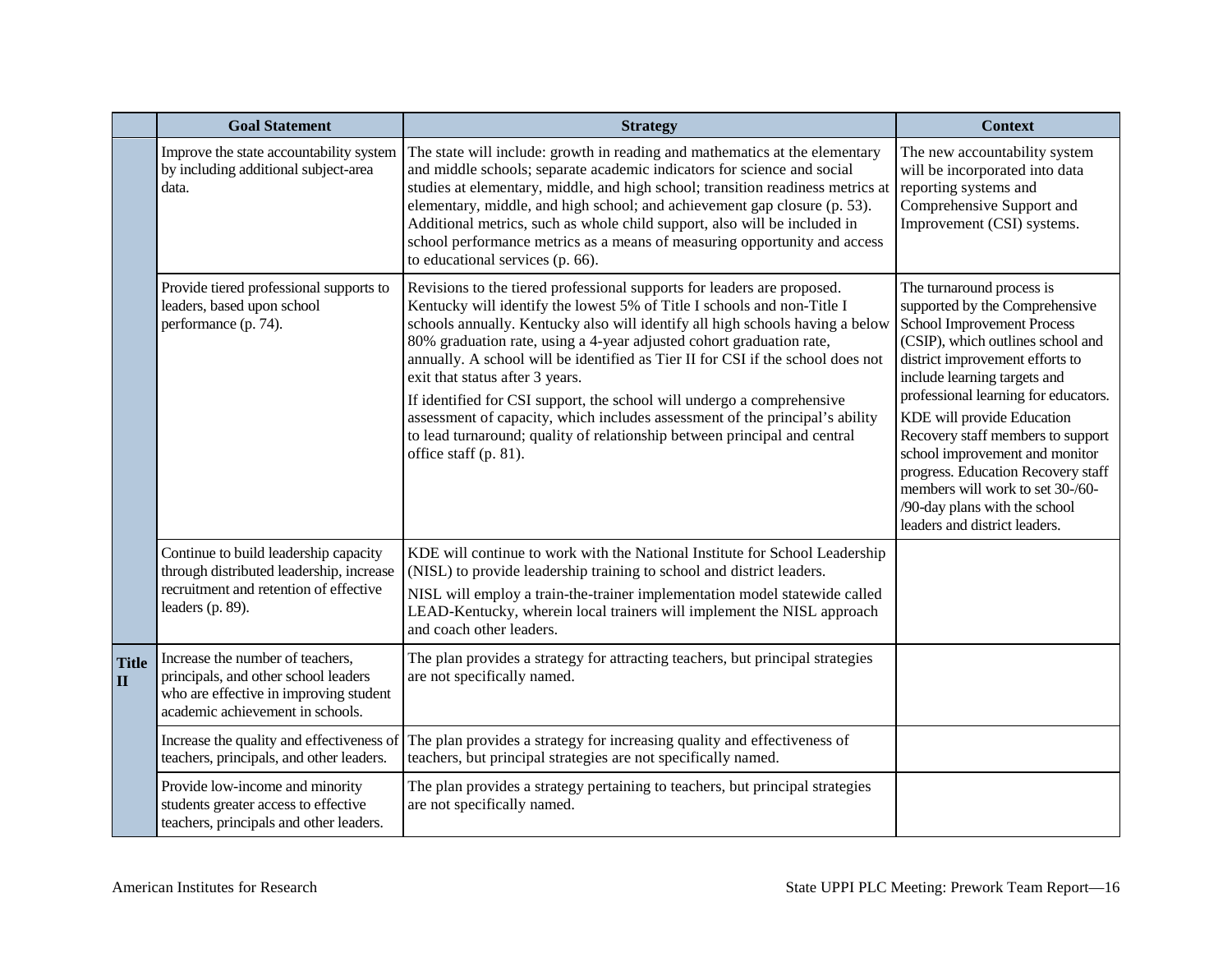The State UPPI PLC meeting agenda provides opportunities to discuss inclusion of principal preparation and school leadership in your state's draft ESSA plan. During the meeting, you will be paired with members from two states who can serve as thought partners during team planning sessions. We have asked each state to submit Title I and II sections of the draft ESSA plans, as a means of fostering informed discussion. As prework, we also asked each state to complete this summary page highlighting state support for principal preparation and other supports. The summary form will be disseminated to State UPPI PLC members.

| <b>New York</b> | Draft ESSA plan status                                  |
|-----------------|---------------------------------------------------------|
|                 | $\sqrt{\phantom{a}}$ Draft completed                    |
|                 | Submitted for governor signature                        |
|                 | Under review by U.S. Department of Education            |
|                 | Returned by U.S. Department of Education for adjustment |
|                 | Approved by U.S. Department of Education                |

|                | <b>Goal Statement</b>                                                                                                                                      | <b>Strategy</b>                                                                                                                                                                                                                                                                                                                                                                                                                                                                                                                                                                                                                                                                                                                                                                                                                                                                                                                                                                                               | <b>Context</b>                                                                                                                                                                                                                                                                                                                                                                                                                                                                                                                                                                                                                                                                                                                                                                                          |
|----------------|------------------------------------------------------------------------------------------------------------------------------------------------------------|---------------------------------------------------------------------------------------------------------------------------------------------------------------------------------------------------------------------------------------------------------------------------------------------------------------------------------------------------------------------------------------------------------------------------------------------------------------------------------------------------------------------------------------------------------------------------------------------------------------------------------------------------------------------------------------------------------------------------------------------------------------------------------------------------------------------------------------------------------------------------------------------------------------------------------------------------------------------------------------------------------------|---------------------------------------------------------------------------------------------------------------------------------------------------------------------------------------------------------------------------------------------------------------------------------------------------------------------------------------------------------------------------------------------------------------------------------------------------------------------------------------------------------------------------------------------------------------------------------------------------------------------------------------------------------------------------------------------------------------------------------------------------------------------------------------------------------|
| <b>Title I</b> | Establish ambitious<br>goals for improving<br>student academic<br>achievement and<br>promoting greater<br>equity in<br>educational<br>outcomes $(p. 36)$ . | The state plans to use its current accountability measures, which<br>include growth metrics, and will reevaluate those measures for<br>improvement and potential inclusion of alternative approaches<br>(p. 52). The Board of Regents will establish workgroups to consider<br>additional metrics under ESSA.<br>Currently, New York State will use the following process for<br>measuring interim progress in ELA; mathematics; graduation rates<br>(secondary only); English proficiency for ELL/MLL students;<br>college, career, and civic readiness; science; social studies<br>(secondary only); student absenteeism; and out-of-school<br>suspensions.<br>ELA and mathematics score accountability measures are based upon<br>student growth formulae (p. 51). Mean growth percentiles and<br>student growth percentiles are used in ELA and mathematics in<br>elementary and middle schools. The state also sets long-term goals<br>for statewide and schoolwide achievement (it is now 202–2022) and | In addition, NYSED is submitting a waiver request to<br>continue to exempt the following:<br>7th grade students who take high school mathematics<br>courses from the mathematics assessment typically<br>administered in seventh grade, provided that the students<br>take the end-of-course high school mathematics<br>assessment in which the students are enrolled<br>$8th$ grade (p.22) to continue to exempt eighth-grade<br>students who take high school science courses from the<br>mathematics assessment typically administered in<br>seventh grade, provided that the students take the end-<br>of-course high school mathematics assessment in which<br>the students are enrolled assessment in high school that<br>is more advanced than the assessment taken in eighth-<br>grade (p. 22). |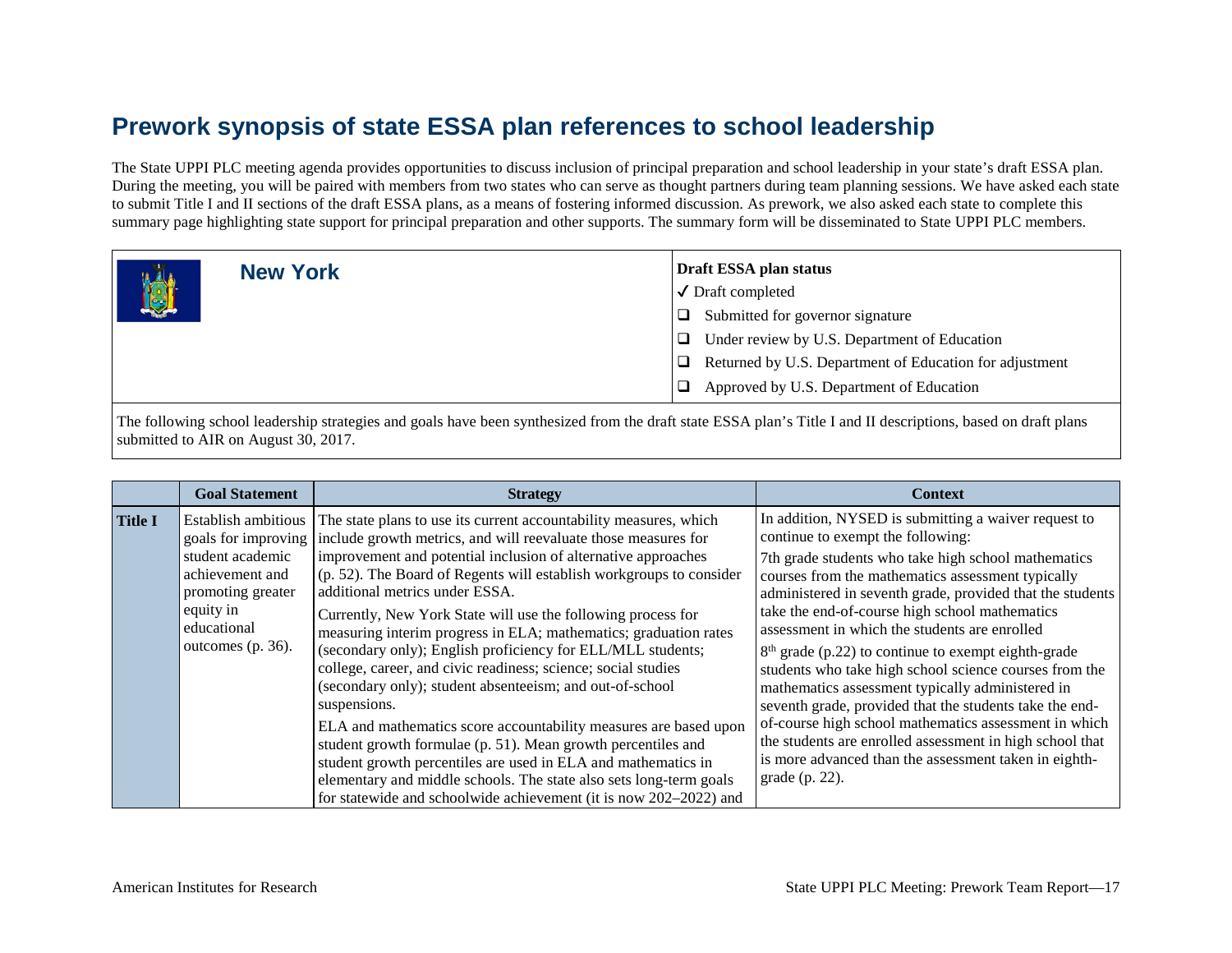| <b>Goal Statement</b>                                                                                                             | <b>Strategy</b>                                                                                                                                                                                                                                                                                                                                                                                                                                                                                                                                                                                                                                                                                                                                                                                                                                                                                                                       | <b>Context</b>                                                                                                                                                                                                                                                                                                                                                                                                                                                                                                                                                                                                                                                                                                                                                                                                                                                                                                                                                                                                 |
|-----------------------------------------------------------------------------------------------------------------------------------|---------------------------------------------------------------------------------------------------------------------------------------------------------------------------------------------------------------------------------------------------------------------------------------------------------------------------------------------------------------------------------------------------------------------------------------------------------------------------------------------------------------------------------------------------------------------------------------------------------------------------------------------------------------------------------------------------------------------------------------------------------------------------------------------------------------------------------------------------------------------------------------------------------------------------------------|----------------------------------------------------------------------------------------------------------------------------------------------------------------------------------------------------------------------------------------------------------------------------------------------------------------------------------------------------------------------------------------------------------------------------------------------------------------------------------------------------------------------------------------------------------------------------------------------------------------------------------------------------------------------------------------------------------------------------------------------------------------------------------------------------------------------------------------------------------------------------------------------------------------------------------------------------------------------------------------------------------------|
|                                                                                                                                   | achievement gap reduction, which are routinely revisited and<br>adjusted to ensure ambitiousness (for process, see p. 42).<br>The New York State Department of Education (NYSED) will<br>develop a data dashboard for metrics included in the accountability<br>system.                                                                                                                                                                                                                                                                                                                                                                                                                                                                                                                                                                                                                                                               |                                                                                                                                                                                                                                                                                                                                                                                                                                                                                                                                                                                                                                                                                                                                                                                                                                                                                                                                                                                                                |
| Provide tiered<br>professional<br>supports to<br>educators,<br>including leaders,<br>based upon school<br>performance<br>(p. 74). | New York State will differentiate all public schools in the state,<br>including charter schools, into three categories for accountability and<br>support purposes: Comprehensive Support and Improvement<br>Schools, Targeted Support and Improvement Schools, Schools in<br>Good Standing, and Recognition Schools (p. 61). A set of decision<br>rules is available beginning on p 63.<br>Schools will be a focus of tiered support. Any school not identified<br>for Comprehensive Improvement and Support or Targeted<br>Improvement and Support that performs at Level 1 on any<br>accountability measure for any subgroup will be required to conduct<br>a needs assessment to determine the additional support that the<br>school needs to improve performance.<br>Additionally, the state will identify and support target districts with<br>one or more Comprehensive Support or Targeted Improvement and<br>Support Schools. | The state will continue to use a process for tailoring<br>supports to the schools, including:<br>• Supporting the Comprehensive Diagnostic Needs<br>Assessment process<br>• Supporting the development and implementation of<br>schoolwide plans<br>• Supporting the implementation of Evidence-based<br>Interventions and Improvement Strategies<br>• Promoting Districtwide Improvement Through<br>Training and Support to Districts<br>• Providing data to inform plans and call attention to<br>inequities<br>• Connecting schools and districts with other schools,<br>districts, and professionals<br>• Allocating and monitoring school improvement funds<br>• Providing additional support and oversight for<br>schools not making progress<br>Targeted Support and Improvement Schools will be<br>supported by the district. This will allow the state to<br>direct its focus toward Comprehensive Support and<br>Improvement Schools (p. 71). A graphic of interventions<br>is located on pp. 72–75. |
| Build educator<br>capacity for school<br>improvement.                                                                             | The state will continue to provide professional learning, which engages<br>local educators, systems administrators, and school boards. The<br>professional learning will be responsive to emergent needs. Additionally,<br>the state will build networks of schools in Comprehensive Support and<br>Targeted Improvement categories, to share information and expertise on<br>change strategies (p. 87). The state aims to provide additional flexibility<br>in the use of School Improvement funding, with extensive monitoring<br>processes planned yearly (p. 89).                                                                                                                                                                                                                                                                                                                                                                 |                                                                                                                                                                                                                                                                                                                                                                                                                                                                                                                                                                                                                                                                                                                                                                                                                                                                                                                                                                                                                |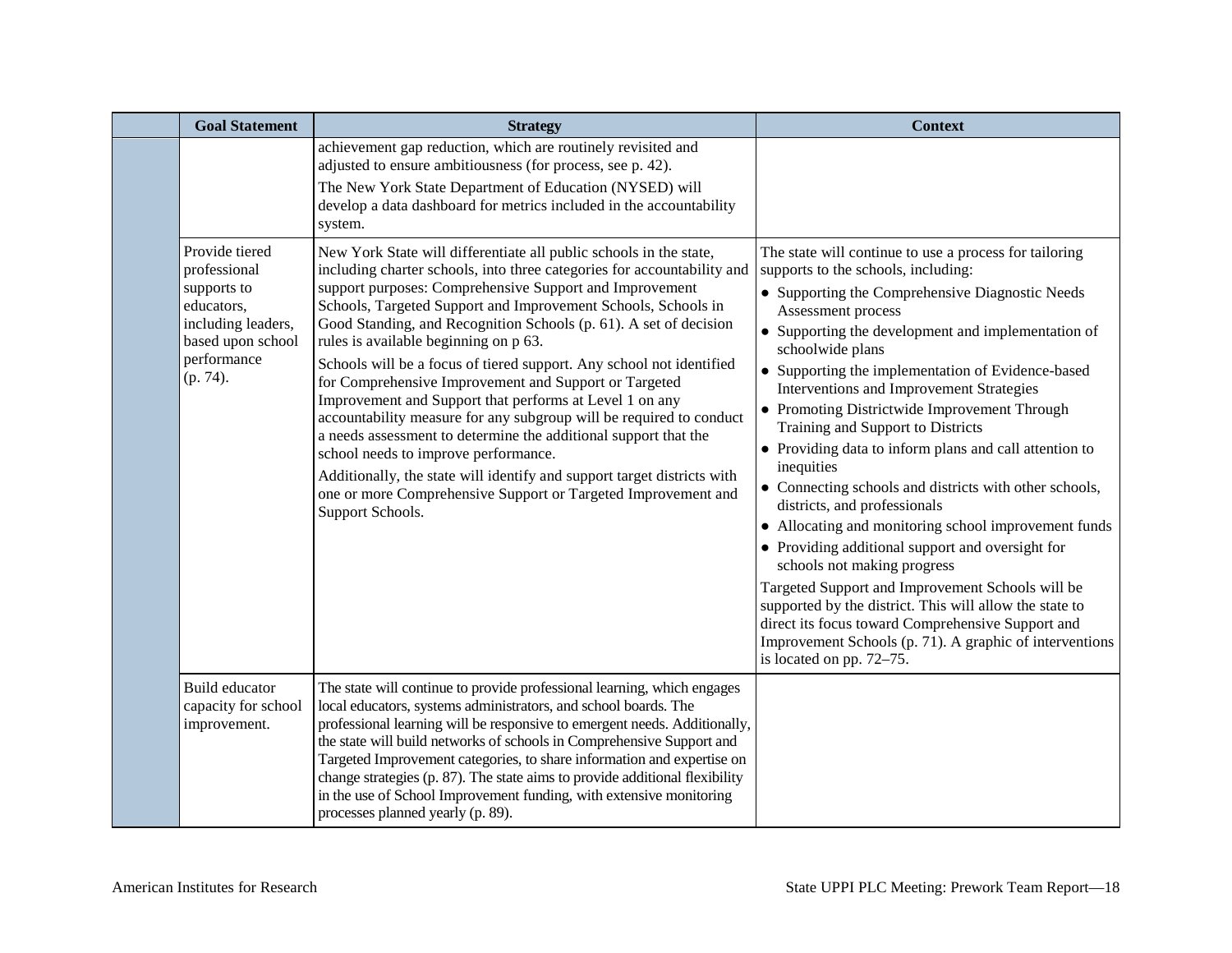| <b>Goal Statement</b>                                                   | <b>Strategy</b>                                                                                                                                                                                                                                                                                                                                                                                                                                                                                                                                                                                                                                                                                                                                                                                                                                                                                                                                                                                                                                                                                                                                                                                                                                                                                                                                                                                                                                                                                                                                                                                                                                                                                                                                                                                                                                                                                                                                                                                                                                                                                                                                                                                                                                                                                                                                                                                             | <b>Context</b>                                                                                                                                                                                                         |
|-------------------------------------------------------------------------|-------------------------------------------------------------------------------------------------------------------------------------------------------------------------------------------------------------------------------------------------------------------------------------------------------------------------------------------------------------------------------------------------------------------------------------------------------------------------------------------------------------------------------------------------------------------------------------------------------------------------------------------------------------------------------------------------------------------------------------------------------------------------------------------------------------------------------------------------------------------------------------------------------------------------------------------------------------------------------------------------------------------------------------------------------------------------------------------------------------------------------------------------------------------------------------------------------------------------------------------------------------------------------------------------------------------------------------------------------------------------------------------------------------------------------------------------------------------------------------------------------------------------------------------------------------------------------------------------------------------------------------------------------------------------------------------------------------------------------------------------------------------------------------------------------------------------------------------------------------------------------------------------------------------------------------------------------------------------------------------------------------------------------------------------------------------------------------------------------------------------------------------------------------------------------------------------------------------------------------------------------------------------------------------------------------------------------------------------------------------------------------------------------------|------------------------------------------------------------------------------------------------------------------------------------------------------------------------------------------------------------------------|
| Ensure students<br>have equitable<br>access to great<br>school leaders. | The Department has focused its initiatives on a single goal: ensuring<br>that all students across New York State, regardless of their physical<br>location, acquire the knowledge, skills, and abilities that they need to<br>realize personal success in college, career, and life. Central to this<br>goal is the belief that we must increase student achievement for all<br>students in New York State while at the same time close gaps in<br>student achievement between our lowest and highest performing<br>students. Taken together, these initiatives have been designed to<br>create a comprehensive, systemic approach to advance excellence in<br>teaching and learning and to promote equity in educational<br>opportunity throughout New York State (p. 135). The Department<br>believes and research consistently demonstrates that among school-<br>based factors teaching matters most to improving student outcomes<br>and leadership is second only to classroom instruction as an<br>influence on student learning (citation provided). As such the<br>Department proposes to use its Title, Part A funding to promote<br>initiatives that similarly focus educational improvement efforts in<br>New York State on the cornerstone belief that students thrive in the<br>presence of great teachers and great school leaders The<br>Department believes that the best way to ensure equitable access to<br>great teachers and school leaders is to assist LEAs and Institutions of<br>Higher Education (IHEs) in developing comprehensive systems of<br>educator support and development that are focused on the following<br>key components that are organized around an educator talent<br>management framework that addresses: (1) preparation; (2)<br>recruitment and hiring; (3) professional development and growth; (4)<br>retention of effective educators; and (5) extending the reach of the<br>most effective educators to the most high-need students (p. 136). A<br>graphic appears on page 137 that illustrates the "Educator<br>Effectiveness Framework."<br>The Department will support LEAs and IHEs to implement educator<br>talent management to:<br>A. Attract more diverse, culturally competent, and highly effective<br>teachers, principals, and other school leaders to the profession;<br>B. Provide options, opportunities, and pathways for those aspiring | Items 1 through 11 in this section list recommendations<br>emerging from the Principal Preparation Project in NYS.<br>These represent work in NYS that in many ways mirrors<br>the efforts of the UPPI grantee states. |
|                                                                         | teachers, principals, and other school leaders to acquire the<br>knowledge, skills, and abilities—both through coursework and                                                                                                                                                                                                                                                                                                                                                                                                                                                                                                                                                                                                                                                                                                                                                                                                                                                                                                                                                                                                                                                                                                                                                                                                                                                                                                                                                                                                                                                                                                                                                                                                                                                                                                                                                                                                                                                                                                                                                                                                                                                                                                                                                                                                                                                                               |                                                                                                                                                                                                                        |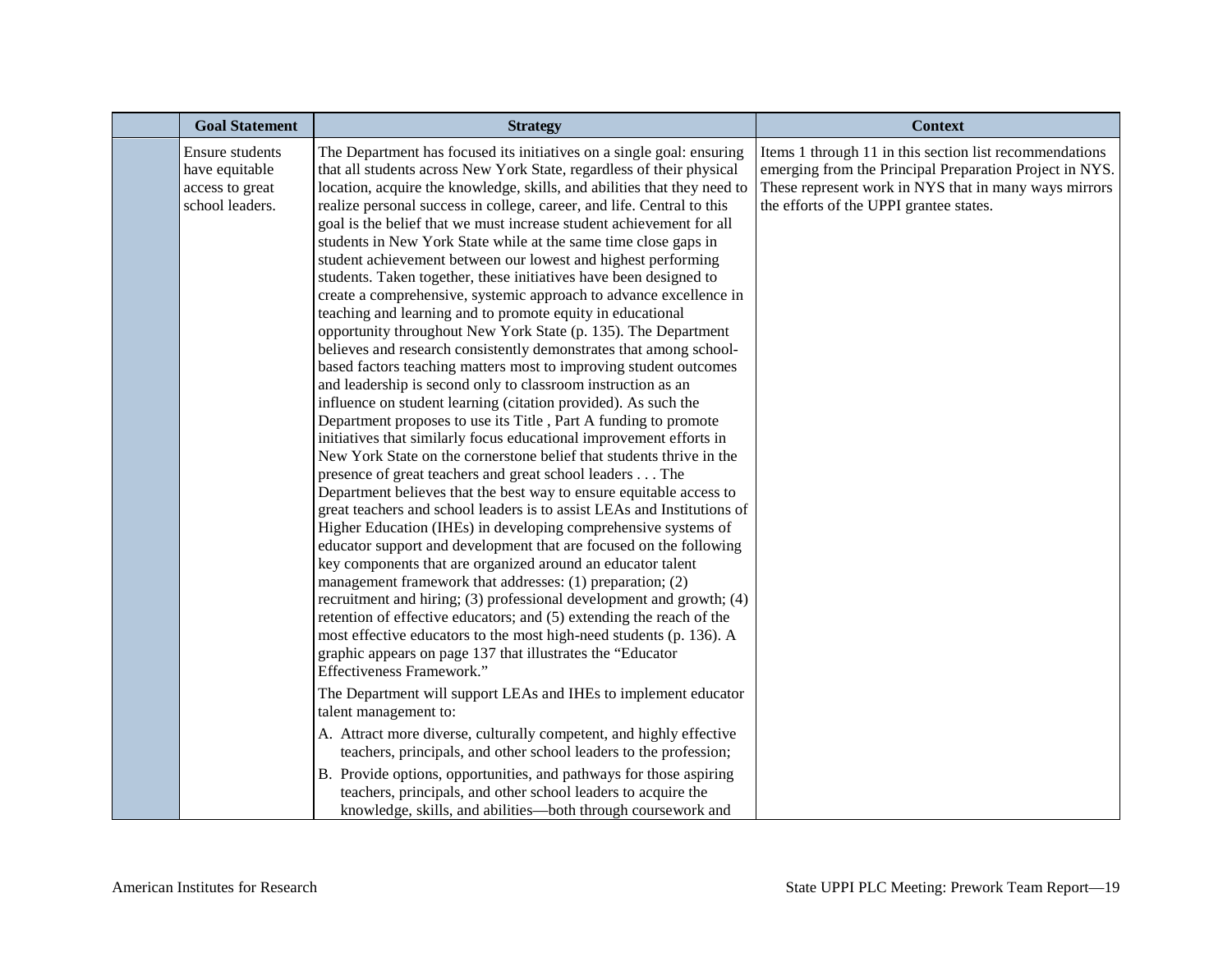| <b>Goal Statement</b> | <b>Strategy</b>                                                                                                                                                                                                                                                                                                                                                                               | <b>Context</b> |
|-----------------------|-----------------------------------------------------------------------------------------------------------------------------------------------------------------------------------------------------------------------------------------------------------------------------------------------------------------------------------------------------------------------------------------------|----------------|
|                       | rich clinical experiences—that educators need to better meet the<br>needs of all students;                                                                                                                                                                                                                                                                                                    |                |
|                       | C. Provide early career and ongoing support to ensure that those<br>better-prepared teachers, principals, and other school leaders can<br>enter the profession, have the support that they need to stay in the<br>profession, and improve their practice over time; and                                                                                                                       |                |
|                       | D. Create opportunities for teachers, principals, and other school<br>leaders who are recognized by their peers and administrators as<br>highly effective practitioners to take on differentiated roles and<br>responsibilities that extend the reach of these educators and allow<br>them to share their expertise with their colleagues.                                                    |                |
|                       | to ensure that all school building leaders can be visionary<br>instructional leaders, as described in Section $A(4)$ of this application,<br>requires addressing a series of obstacles.                                                                                                                                                                                                       |                |
|                       | Three in particular arise:                                                                                                                                                                                                                                                                                                                                                                    |                |
|                       | • Many principals are certified but are not adequately prepared to be<br>effective.                                                                                                                                                                                                                                                                                                           |                |
|                       | • Too many principals are not adequately prepared to address the<br>learning needs of an increasingly diverse student population.                                                                                                                                                                                                                                                             |                |
|                       | • Better alignment is needed between what is expected on the job;<br>what is taught in principal preparation programs; and the<br>knowledge, skills, and dispositions that are assessed to determine<br>candidate readiness for initial school building leader certification.                                                                                                                 |                |
|                       | To develop recommendations to address these issues, a 37-member<br>advisory team met for 9 months under the auspices of the Principal<br>Preparation Project. This diverse group of stakeholders consensually<br>agreed to present 11 recommendations for the Commissioner and<br>Regents [that] are designed to overcome the obstacles that impede<br>progress:                              |                |
|                       | 1) Base initial principal certification on the most current national<br>standards for educational leaders, but with emphasis added on<br>educating all students to high levels of performance, the necessity<br>of cultural competence, the utility of culturally relevant curricula,<br>and the role school leaders should play in efforts to instill a love<br>of learning in young people. |                |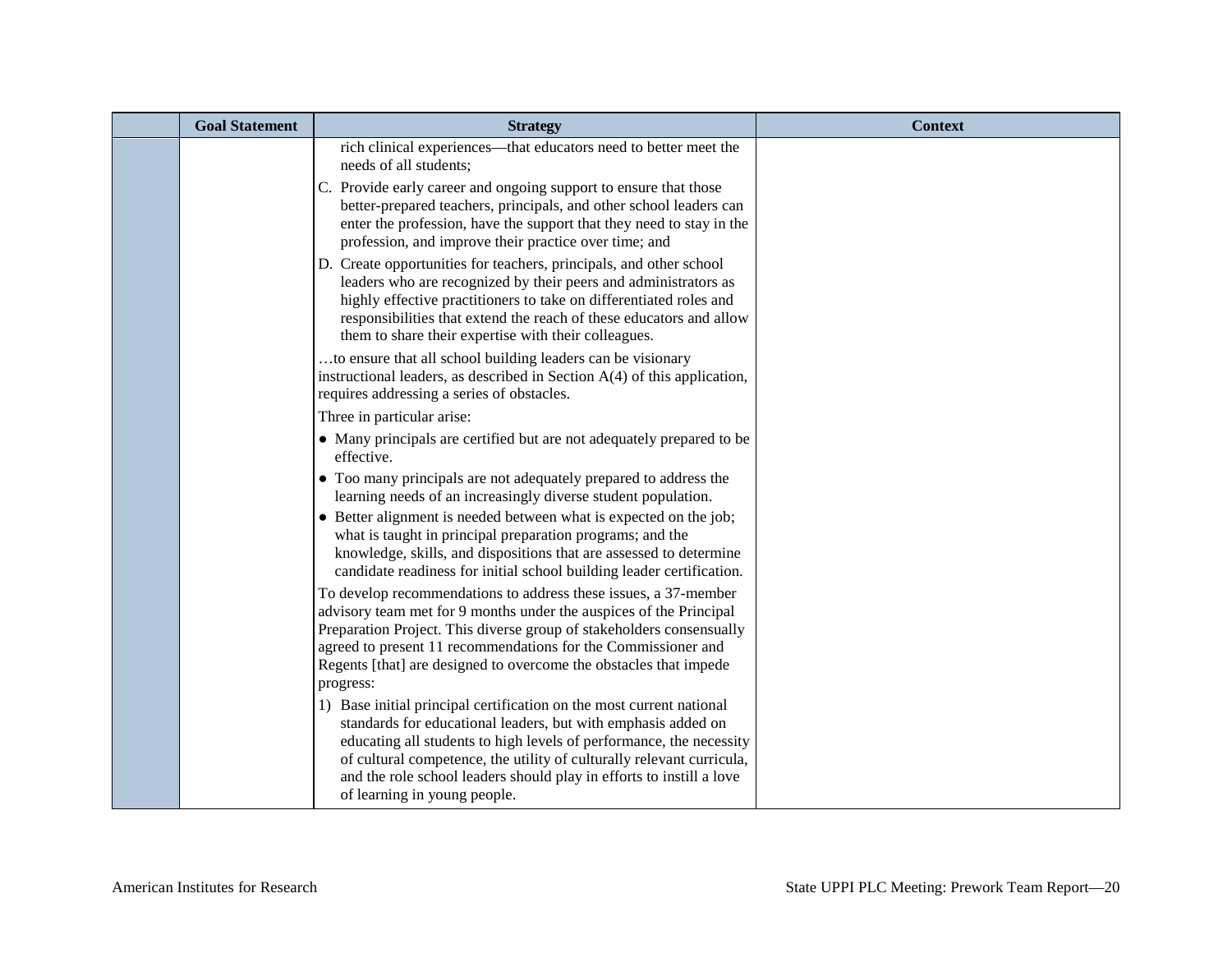| <b>Goal Statement</b> | <b>Strategy</b>                                                                                                                                                                                                                                                                                                                                                                                                                                                                                                                                                                                                                                                                                                                                                                             | <b>Context</b> |
|-----------------------|---------------------------------------------------------------------------------------------------------------------------------------------------------------------------------------------------------------------------------------------------------------------------------------------------------------------------------------------------------------------------------------------------------------------------------------------------------------------------------------------------------------------------------------------------------------------------------------------------------------------------------------------------------------------------------------------------------------------------------------------------------------------------------------------|----------------|
|                       | Make initial school building leader certification competency-<br>2)<br>based. To accomplish this, translate the Professional Standards<br>for Educational Leaders into competencies that become the basis<br>for determining certification readiness. That is to say, aspiring<br>school building leaders become eligible for certification by<br>applying the knowledge, skill, and dispositions (acquired in a<br>university-based preparation program) in a school setting to<br>improve staff functioning, student learning, or school<br>performance.                                                                                                                                                                                                                                  |                |
|                       | 3) Provide better and set different pathways, options, and/or<br>opportunities leading to full-time, extended-period, school-based<br>internships for all aspiring principal candidates. As practical,<br>furnish candidates with an internship that enables them to<br>experience the full range of roles and duties of a principal.                                                                                                                                                                                                                                                                                                                                                                                                                                                       |                |
|                       | 4) Provide incentives and set expectations that promote stronger and<br>more sustainable P-20 partnerships involving districts and<br>universities (and if useful, BOCES and/or third-party<br>organizations with interest and expertise in this arena).                                                                                                                                                                                                                                                                                                                                                                                                                                                                                                                                    |                |
|                       | 5) Pair internships with high-quality coaching and mentoring<br>support that extends through the first full year that a candidate is<br>in the principal job (enumerating what will be done to ensure<br>quality mentoring).                                                                                                                                                                                                                                                                                                                                                                                                                                                                                                                                                                |                |
|                       | 6) Consistent with existing language within NYS regulations<br>pertaining to competency-based practices and the internship,<br>create a mechanism that: (a) employs a clinically rich experience;<br>(b) calls upon a knowledgeable in-district expert to observe and<br>attest that a candidate has demonstrated competency with respect<br>to a particular certification standard; (c) culminates in issuance of<br>a microcredential that is recognized by NYS; and (d) provides a<br>mechanism whereby microcredentials can be combined in partial<br>fulfillment of requirements for State Building Leader (SBL)<br>certification. Microcredentials may take the form of an annotation<br>to an SBL certificate that signals particular expertise of the bearer<br>of the certificate. |                |
|                       | 7) Revise expectations within Continuing Teacher and Leader<br>Education (CTLE) requirements so that to reregister once every<br>5 years, principals must demonstrate they have acquired the                                                                                                                                                                                                                                                                                                                                                                                                                                                                                                                                                                                                |                |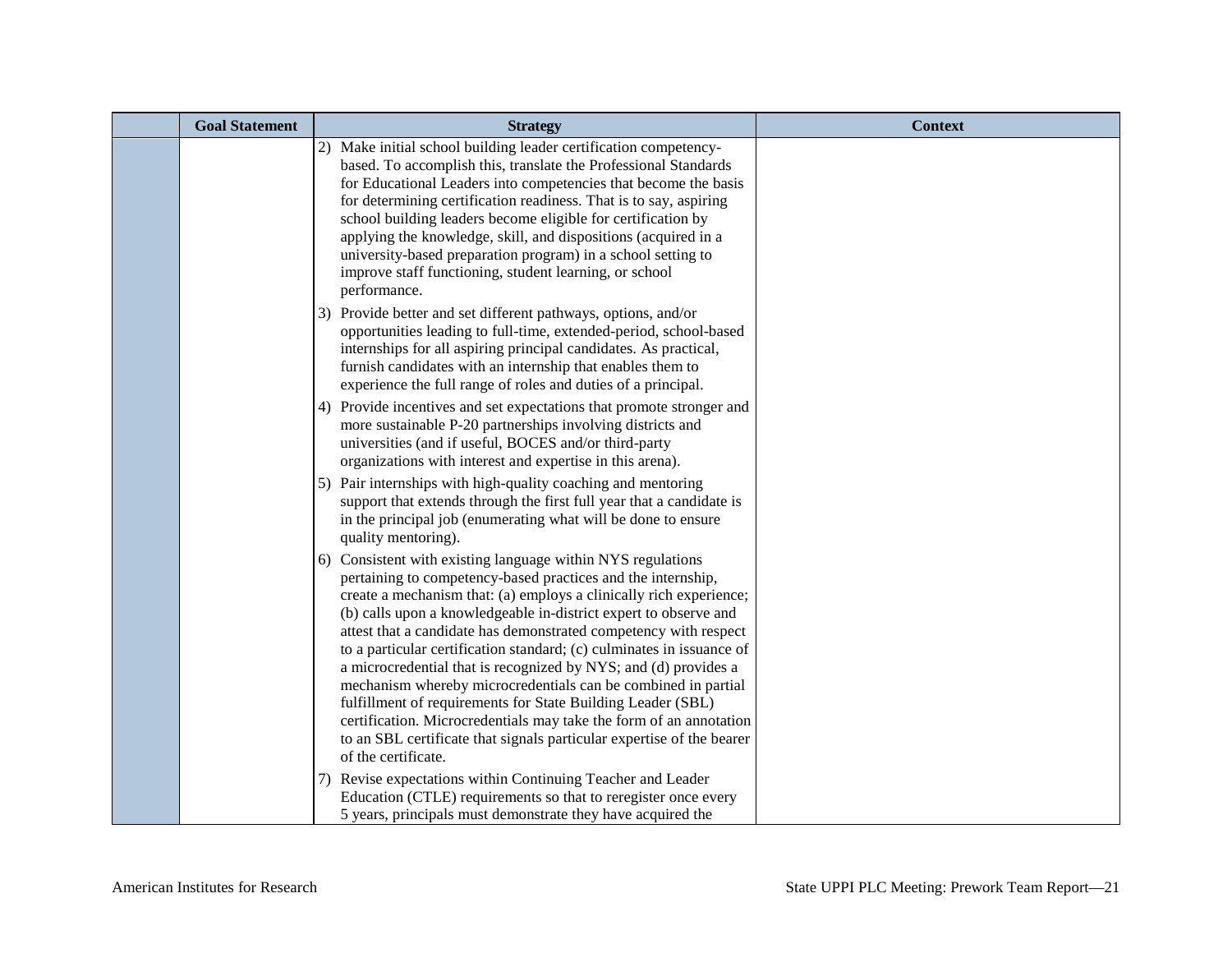| <b>Goal Statement</b> | <b>Strategy</b>                                                                                                                                                                                                                                                                                                                                                                                                                                                                                                                                                                                                                                                                                                                                                                                                    | <b>Context</b> |
|-----------------------|--------------------------------------------------------------------------------------------------------------------------------------------------------------------------------------------------------------------------------------------------------------------------------------------------------------------------------------------------------------------------------------------------------------------------------------------------------------------------------------------------------------------------------------------------------------------------------------------------------------------------------------------------------------------------------------------------------------------------------------------------------------------------------------------------------------------|----------------|
|                       | knowledge, skill, and dispositions (i.e., culturally responsive<br>practices) that prepare them to supervise instruction in ways that<br>address the learning needs of a diverse student population.<br>8) Create funding opportunities and nonpecuniary incentives to<br>encourage districts and universities (and if desired, Boards of<br>Cooperative Education Services) to implement models of<br>continuous professional learning for and support to educators<br>during the first 3 years of their career as school building leaders.<br>These include (but are not limited to) sustainable induction                                                                                                                                                                                                       |                |
|                       | models that may be tied to a principal preparation portfolio in<br>ways that provide feedback to the individual school building<br>leader, to the university-based SBL program, and to the school<br>district leadership. Take steps to furnish school building leaders<br>ongoing, job-embedded professional learning and authentic<br>experiences with diverse student populations (including English<br>language learners, students with disabilities, etc.) during<br>preparation and the first year on the job.                                                                                                                                                                                                                                                                                               |                |
|                       | 9) Reinforce expectations in current NYS statutes/regulations that<br>require university-based preparation programs to maintain<br>national accreditation (via Council for the Accreditation of<br>Educator Preparation or CAEP). In part, these expectations call<br>for higher education institutions to set goals, targets, and<br>milestones (and report success in efforts) to increase the number<br>and percentage of candidates from historically underrepresented<br>populations who enroll and complete programs of study.<br>Similarly, create expectations and incentives that prompt districts<br>to set goals (and report on success in efforts) to recruit, select,<br>develop, and place individuals from historically underrepresented<br>populations within the ranks of school building leaders |                |
|                       | 10) In support of the above, identify and deploy nonpublic sources of<br>funds to improve the ability of district hiring managers to<br>identify, recruit, select, place, and develop talented principals<br>(both aspiring and current school building leaders). Design and<br>implement indicators and measures to gauge the efficacy of SED<br>efforts to: (a) support and enhance the growth of individual<br>principals and the staff members in schools they lead; and<br>(b) support P-20 partnerships in their efforts to improve the<br>identification, recruitment, selection, placement and development                                                                                                                                                                                                 |                |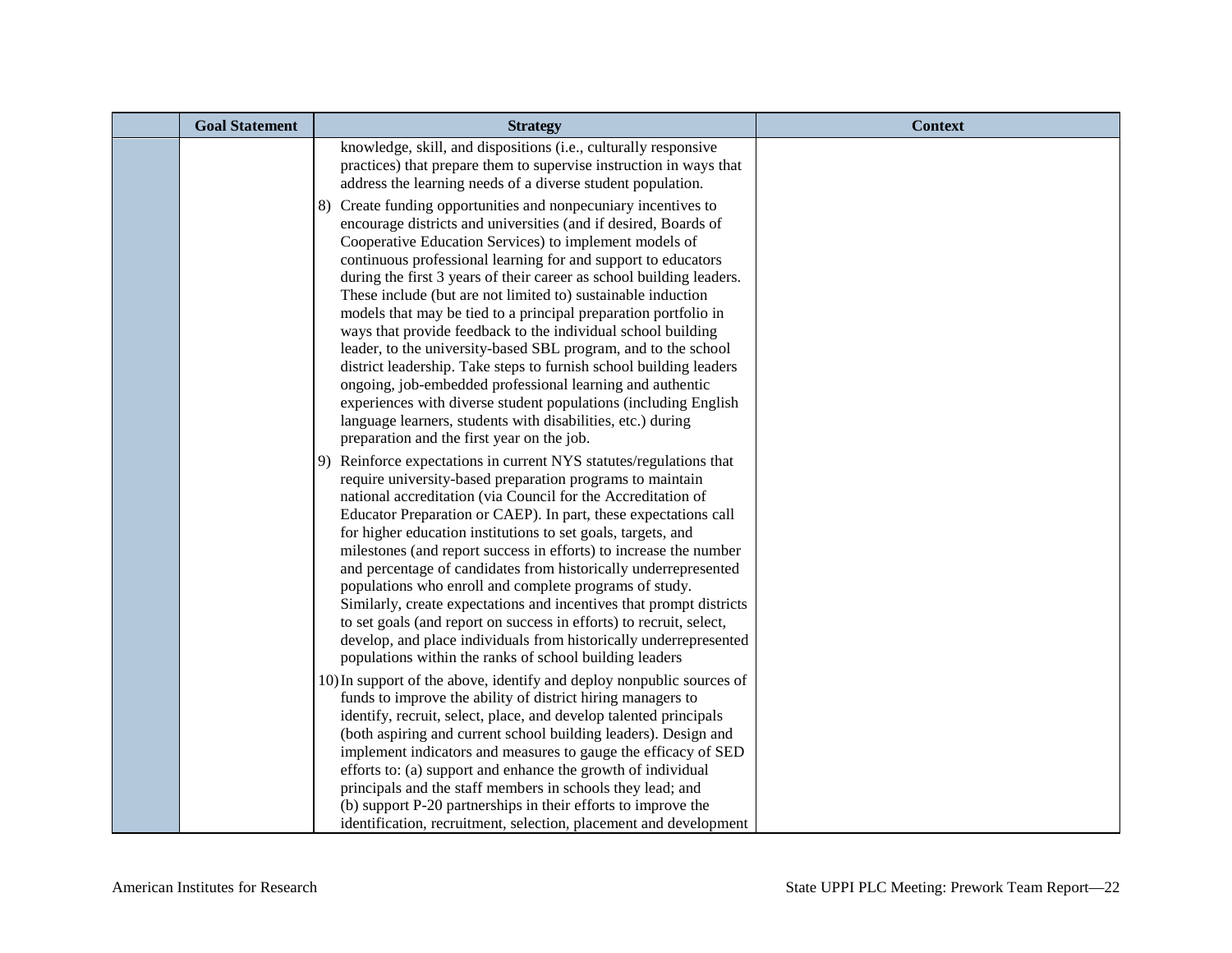|                 | <b>Goal Statement</b>                                                                                                                                                                                                                                                                                                                                                                                                                                                                                                                                                                         | <b>Strategy</b>                                                                                                                                                                                                                                                                                                                                                                                                                                                                                                                                                                                                                                                                                                                     | <b>Context</b> |
|-----------------|-----------------------------------------------------------------------------------------------------------------------------------------------------------------------------------------------------------------------------------------------------------------------------------------------------------------------------------------------------------------------------------------------------------------------------------------------------------------------------------------------------------------------------------------------------------------------------------------------|-------------------------------------------------------------------------------------------------------------------------------------------------------------------------------------------------------------------------------------------------------------------------------------------------------------------------------------------------------------------------------------------------------------------------------------------------------------------------------------------------------------------------------------------------------------------------------------------------------------------------------------------------------------------------------------------------------------------------------------|----------------|
|                 |                                                                                                                                                                                                                                                                                                                                                                                                                                                                                                                                                                                               | of aspiring school building leaders (especially but not exclusively<br>those from historically underrepresented populations).                                                                                                                                                                                                                                                                                                                                                                                                                                                                                                                                                                                                       |                |
|                 |                                                                                                                                                                                                                                                                                                                                                                                                                                                                                                                                                                                               | 11) As a possible option (prior to full-scale implementation of state-<br>adopted changes to the process of school building leader<br>certification), design and offer a step-up plan that includes<br>meaningful incentives and that makes possible a pilot involving a<br>P-20 partnership (opt-in participation for BOCES) and a process<br>of learning from the pilot.                                                                                                                                                                                                                                                                                                                                                          |                |
| <b>Title II</b> | Assist LEAs to<br>The NYSED will analyze educator distribution patterns according to<br>identify inequitable<br>student subgroup to identify inequities, provide data to LEAs, and work<br>distribution of<br>with LEAs on plans to address inequitable distribution of educator talent<br>and support improved educator talent management (p. 138). LEA<br>leaders.<br>educator talent metrics will be developed and a series measures are<br>identified on page 139.<br>The department will host a series of convenings or labs for LEAs to<br>work on educator talent management together. |                                                                                                                                                                                                                                                                                                                                                                                                                                                                                                                                                                                                                                                                                                                                     |                |
|                 | Explore enhanced<br>principal<br>certification<br>requirements<br>(p. 141).                                                                                                                                                                                                                                                                                                                                                                                                                                                                                                                   | The new Clinical Practice Work Group and the Principal Preparation<br>Project will consider the following:<br>• Organize certification around the 2015 Professional Standards for<br>Educational Leaders (PSEL).<br>• Strengthen university-based School Building Leader (SBL)<br>programs by closely linking the 2015 PSEL with extended school-<br>based internship.<br>• Create pathways, options, and/or opportunities leading to full-<br>time, year-long, school-based internships for aspiring principals.<br>• Adapt preparation to account for a variety of settings Add a<br>competency-based expectation to initial certification.<br>• Expand clinical experiences, with consideration to advanced<br>residency models. |                |
|                 | Improve feedback<br>and communication<br>between LEAs and<br>principal<br>preparation<br>programs.                                                                                                                                                                                                                                                                                                                                                                                                                                                                                            | The Department will consider development and use of<br>postgraduation surveys of educators and employers or other tools to<br>gather feedback on educator preparation. The department also will<br>consider development of a data dashboard that is accessible to LEAs<br>and educator preparation programs.                                                                                                                                                                                                                                                                                                                                                                                                                        |                |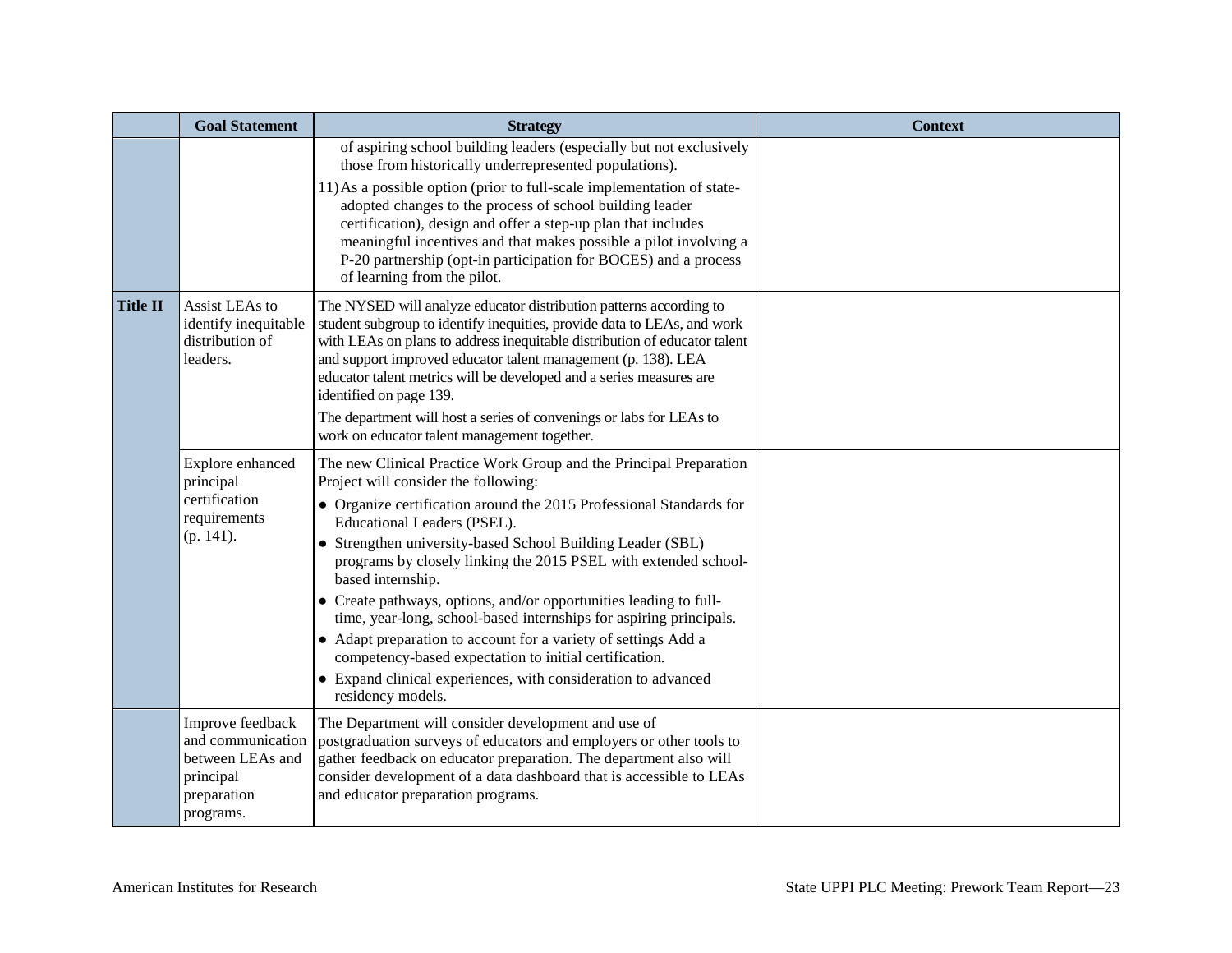| <b>Goal Statement</b>                                                                      | <b>Strategy</b>                                                                                                                                                                                                                                                                                                                                                                                                                                                                                                                                                                                                                                                                                                                                                                                                                                                                                                                       | <b>Context</b> |
|--------------------------------------------------------------------------------------------|---------------------------------------------------------------------------------------------------------------------------------------------------------------------------------------------------------------------------------------------------------------------------------------------------------------------------------------------------------------------------------------------------------------------------------------------------------------------------------------------------------------------------------------------------------------------------------------------------------------------------------------------------------------------------------------------------------------------------------------------------------------------------------------------------------------------------------------------------------------------------------------------------------------------------------------|----------------|
| Improve educator<br>diversity to better<br>reflect student<br>demographics<br>$(p. 143)$ . | The Department will engage P-20 partnerships and BOCES in efforts<br>to enhance the quality of principal and other educator pipelines.<br>Steps include:<br>• Developing recruitment plans with strategies that are designed to<br>increase the diversity of students entering educator preparation<br>programs<br>• Ensuring that the financial needs of students with lower<br>socioeconomic status are being met<br>• Creating pilot programs that recruit and select applicants who are<br>committed to and appreciate the needs of urban and rural school<br>communities<br>• Creating formative assessments of cultural competence and other<br>qualities and support the admission and retention of excellent<br>teacher and school leader candidates                                                                                                                                                                          |                |
| Improve new<br>school principal<br>retention (p. 144).                                     | In 2016, New York passed legislation that requires educators to<br>engage in professional learning to be recertified. The new law<br>supports development of an educator career continuum.<br>Building upon experiences with the Teacher Incentive Fund, the<br>Department is moving toward a career continuum pathway model<br>that aligns with educator effectiveness frameworks, provides LEAs<br>guidance and flexibility, and emphasizes continuous systems<br>improvement processes.<br>The Department will work to ensure that LEAs adopt systems for<br>leadership continuum pathways that focus on clearly defined<br>leadership roles and responsibilities that provide high-performing<br>educators with meaningful opportunities for career advancement,<br>ultimately aiding in the attraction, development, and retention of<br>great educators who can best meet the needs of the LEA and all<br>students (p. $148$ ). |                |
| Increase principal<br>access to high-<br>quality professional<br>learning.                 | The Department has worked to develop a statewide framework for<br>educator learning that addresses improved professional learning<br>systems coherence, improved coordination with state professional<br>development partners, and investment in regional expertise. These<br>activities are potential candidates for use of set-aside funding for<br>statewide principal improvement efforts (p. 147).                                                                                                                                                                                                                                                                                                                                                                                                                                                                                                                               |                |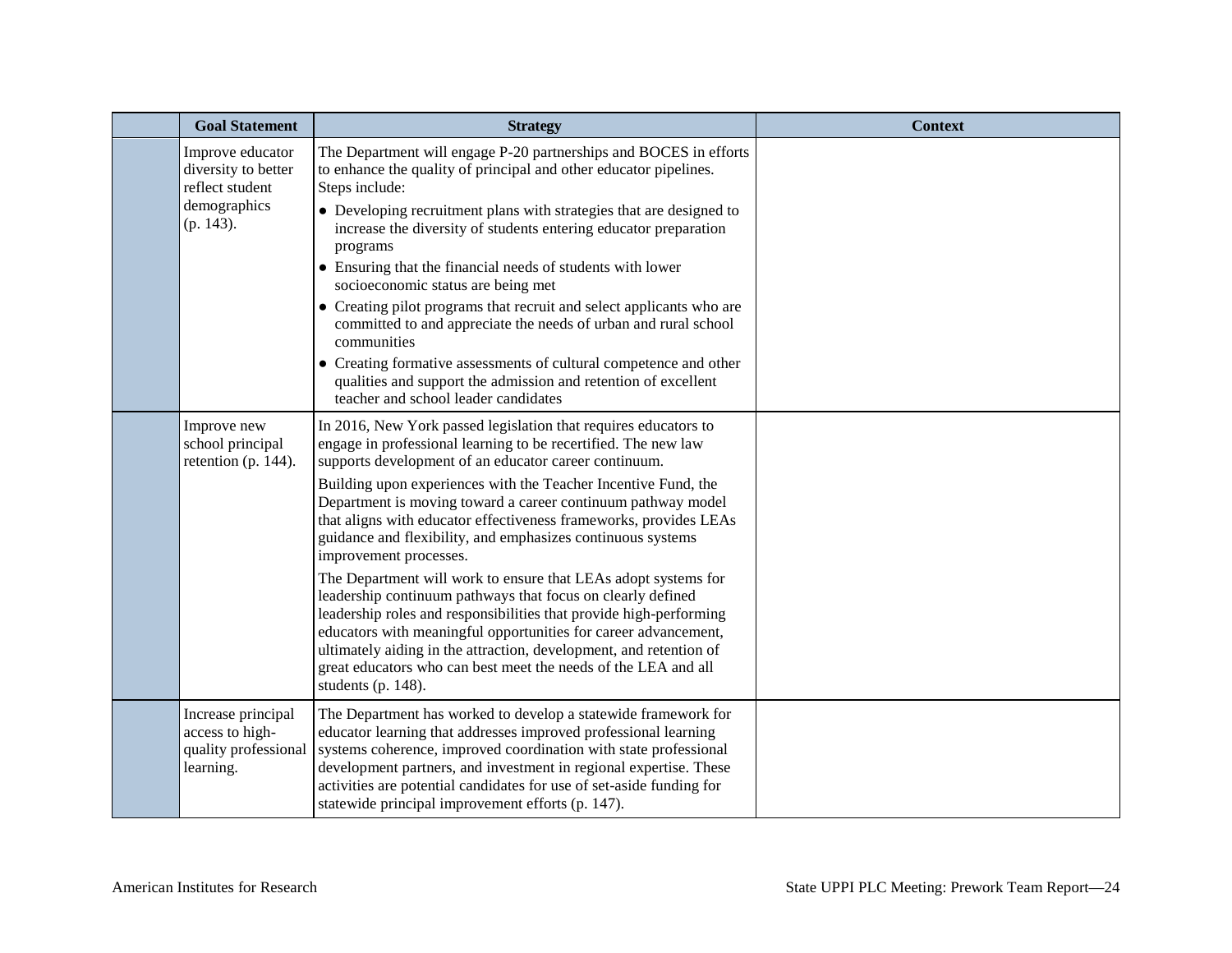| <b>Goal Statement</b>                                           | <b>Strategy</b>                                                                                                                                                                                                                                                                                                                                                                                                                                                                                                        | <b>Context</b> |
|-----------------------------------------------------------------|------------------------------------------------------------------------------------------------------------------------------------------------------------------------------------------------------------------------------------------------------------------------------------------------------------------------------------------------------------------------------------------------------------------------------------------------------------------------------------------------------------------------|----------------|
| LEAs to recognize<br>the most effective<br>principals (p. 148). | Improve capacity of $\vert$ In 2016, New York passed legislation that requires educators to<br>engage in professional learning to be recertified. The new law<br>supports development of an educator career continuum.<br>Building upon experiences with the Teacher Incentive Fund, the<br>department is moving toward a career continuum pathway model that<br>aligns with educator-effectiveness frameworks, provides LEAs<br>guidance and flexibility, and emphasizes continuous systems<br>improvement processes. |                |
|                                                                 | The Department will work to ensure that LEAs adopt systems for<br>leadership continuum pathways that focus on clearly defined<br>leadership roles and responsibilities that provide high-performing<br>educators with meaningful opportunities for career advancement,<br>ultimately aiding in the attraction, development, and retention of<br>great educators who can best meet the needs of the LEA and all<br>students (p. $148$ ).                                                                                |                |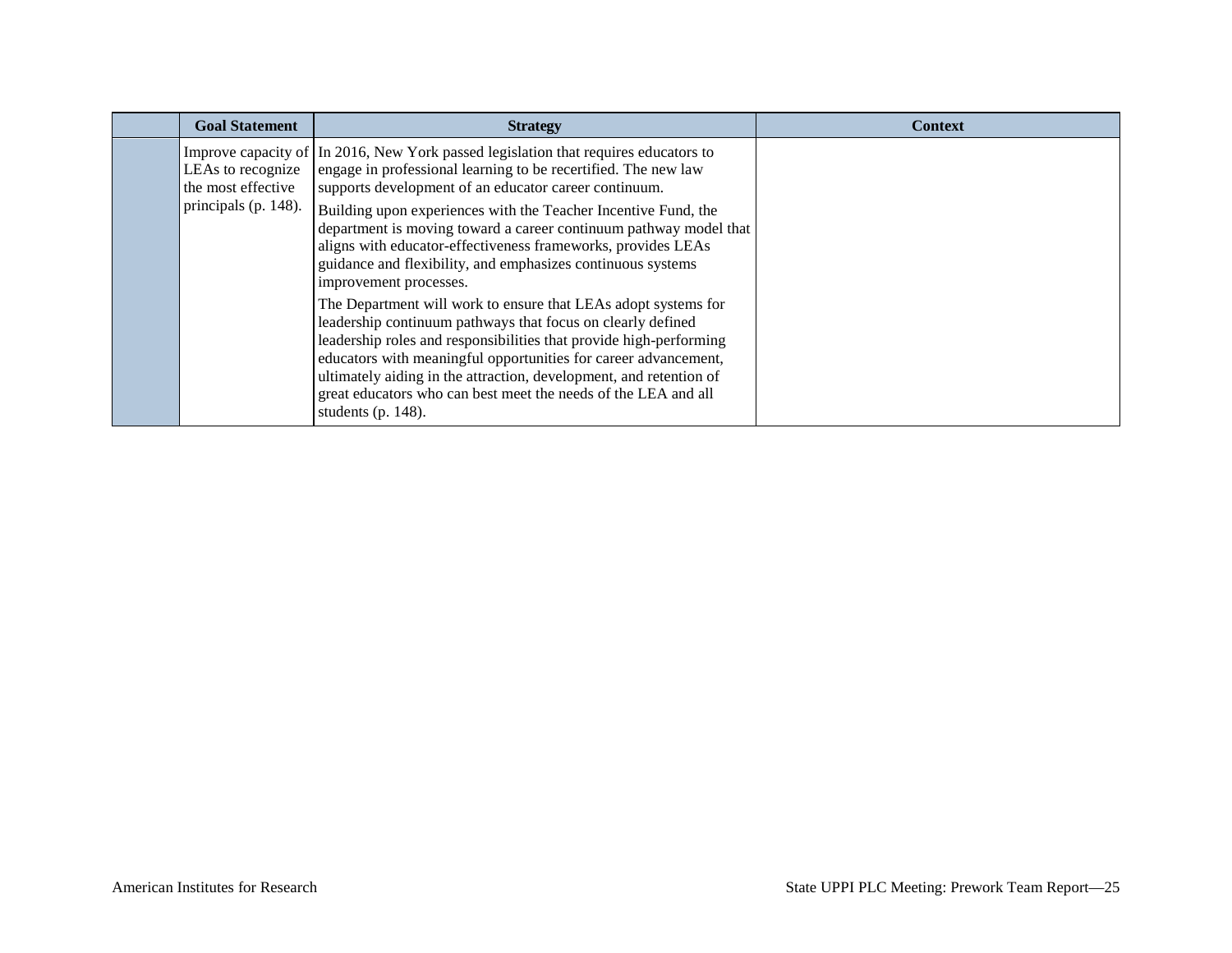The State UPPI PLC meeting agenda provides opportunities to discuss inclusion of principal preparation and school leadership in your state's draft ESSA plan. During the meeting, you will be paired with members from two states who can serve as thought partners during team planning sessions. We have asked each state to submit Title I and II sections of the draft ESSA plans, as a means of fostering informed discussion. As prework, we also asked each state to complete this summary page highlighting state support for principal preparation and other supports. The summary form will be disseminated to State UPPI PLC members.

| <b>AUSTRALIA</b>             | <b>North Carolina</b> | Draft ESSA plan status                                       |
|------------------------------|-----------------------|--------------------------------------------------------------|
| $N \star C$<br>$\frac{1}{2}$ |                       | Draft completed (July 28, 2017)<br>v                         |
|                              |                       | Submitted for governor signature<br>□                        |
|                              |                       | Under review by U.S. Department of Education<br>◻            |
|                              |                       | Returned by U.S. Department of Education for adjustment<br>◻ |
|                              |                       | Approved by U.S. Department of Education<br>◻                |

|                | <b>Goal Statement</b>                                                         | <b>Strategy</b>                                                                                                                                                                                                                                                                                                                                                                                                                                                                                                                                                                                                                                                                                                                                                               | <b>Context</b>                                                                                                                                                                                                                                                                                                                                                                                                                                                                                                                                                                                                                                                                                                                                                                                                                                                                                                                                                                                                                            |
|----------------|-------------------------------------------------------------------------------|-------------------------------------------------------------------------------------------------------------------------------------------------------------------------------------------------------------------------------------------------------------------------------------------------------------------------------------------------------------------------------------------------------------------------------------------------------------------------------------------------------------------------------------------------------------------------------------------------------------------------------------------------------------------------------------------------------------------------------------------------------------------------------|-------------------------------------------------------------------------------------------------------------------------------------------------------------------------------------------------------------------------------------------------------------------------------------------------------------------------------------------------------------------------------------------------------------------------------------------------------------------------------------------------------------------------------------------------------------------------------------------------------------------------------------------------------------------------------------------------------------------------------------------------------------------------------------------------------------------------------------------------------------------------------------------------------------------------------------------------------------------------------------------------------------------------------------------|
| <b>Title I</b> | Increase student academic<br>growth and reduce the<br>achievement gap (p. 2). | North Carolina sets 10-year goals and interim progress<br>goals for student performance in each grade and subject<br>based on trend data, which include subgroup data. The<br>10-year goals address achievement gaps (p. 24).<br>The foundation for North Carolina's accountability<br>system is ELA and mathematics assessments, science<br>assessments, and graduation rates. In transitioning to<br>ESSA, North Carolina focused on aligning the School<br>Performance Grades model with the requirements of<br>ESSA to optimize accountability for all students and to<br>have a single accountability system.<br>Under ESSA, North Carolina anticipates extending<br>mathematics accountability by developing NC3, an end<br>of course assessment at Grade 8 by 2018-19. | Since the 2012–13 school year, the EVAAS <sup>TM</sup> (Education<br>Value-Added Assessment System) reports were school<br>level; however, with the implementation of ESSA and with<br>the use of growth as the School Quality or Student Success<br>indicator for all schools and all grade spans, beginning in<br>the 2017–18 school year, EVAAS designations will be<br>disaggregated by subgroups as well (p. 36).<br>Since the 2013–14 school year, North Carolina has been<br>reporting the School Performance Grades for each<br>public school and public charter school. This model<br>designates schools as earning an A, B, C, D, or F based<br>on accountability measures. As initially implemented,<br>the indicators for the A–F grading model included test<br>scores (ELA/reading, mathematics, and science) and<br>growth (measured by the same assessments) for<br>elementary and middle schools. The School<br>Performance Grades model for high schools included<br>test scores and growth (NC Math 1, English II, and |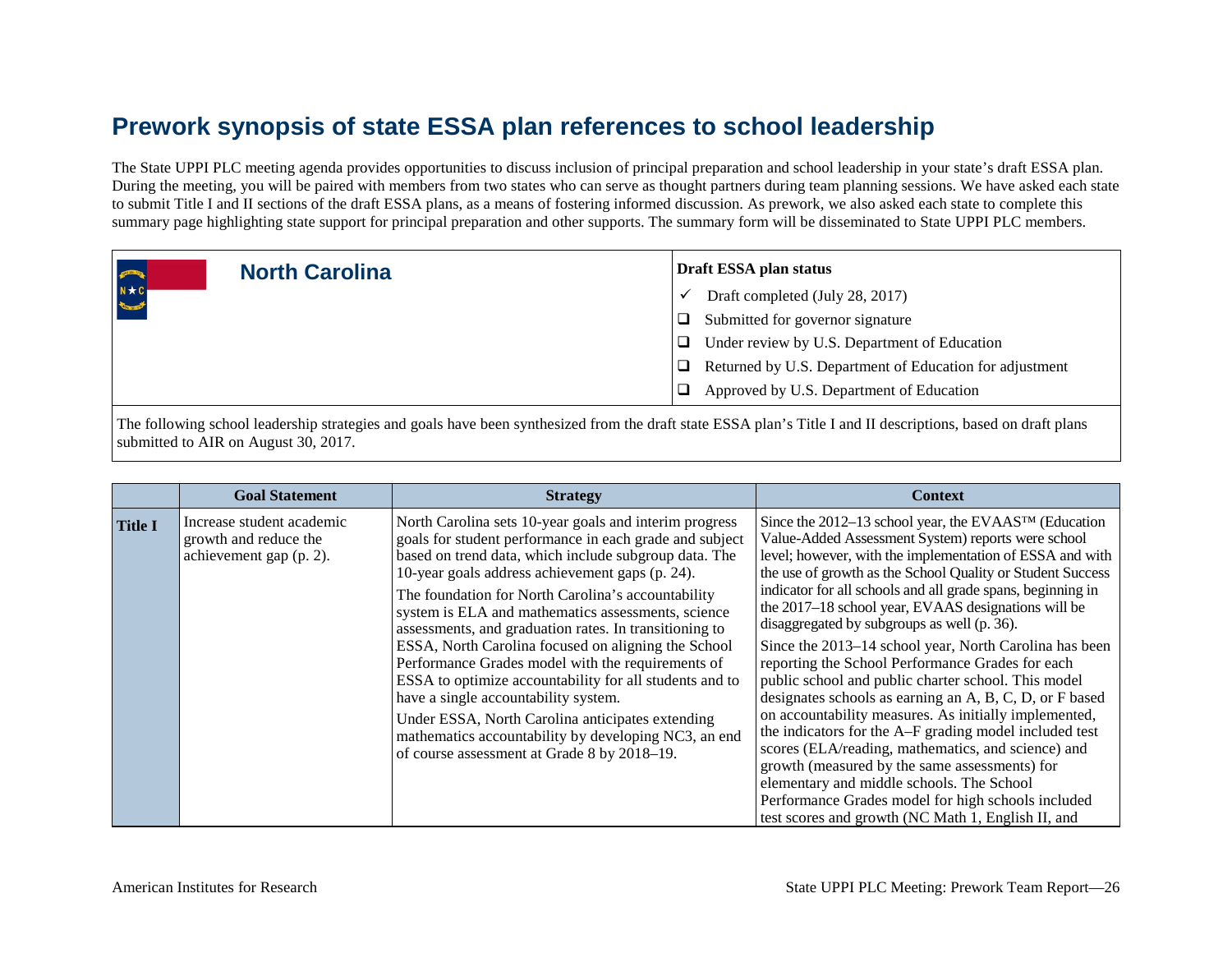| <b>Goal Statement</b>                                                                                                     | <b>Strategy</b>                                                                                                                                                                                                                                                                                                                                                                                                                                                                                                                                                                                                                                                                                                                                                                                                                                                                                                                                                                                                                                                                                                                                                                                                                                                                                                                                                                                                                                                                                                                                                                                                                                                                                                                                                                                     | <b>Context</b>                                                                                                                                                                                                                                                                                                                                                                                                                                                                                                                                                                                                                                                                                                                                                                                                                                                                                                                                                                                                                                                                                                                                                                                                                                                                                                                                                                                                                                                                                                                                                                                                                                                                                                                                                                                                                                                                                                                 |
|---------------------------------------------------------------------------------------------------------------------------|-----------------------------------------------------------------------------------------------------------------------------------------------------------------------------------------------------------------------------------------------------------------------------------------------------------------------------------------------------------------------------------------------------------------------------------------------------------------------------------------------------------------------------------------------------------------------------------------------------------------------------------------------------------------------------------------------------------------------------------------------------------------------------------------------------------------------------------------------------------------------------------------------------------------------------------------------------------------------------------------------------------------------------------------------------------------------------------------------------------------------------------------------------------------------------------------------------------------------------------------------------------------------------------------------------------------------------------------------------------------------------------------------------------------------------------------------------------------------------------------------------------------------------------------------------------------------------------------------------------------------------------------------------------------------------------------------------------------------------------------------------------------------------------------------------|--------------------------------------------------------------------------------------------------------------------------------------------------------------------------------------------------------------------------------------------------------------------------------------------------------------------------------------------------------------------------------------------------------------------------------------------------------------------------------------------------------------------------------------------------------------------------------------------------------------------------------------------------------------------------------------------------------------------------------------------------------------------------------------------------------------------------------------------------------------------------------------------------------------------------------------------------------------------------------------------------------------------------------------------------------------------------------------------------------------------------------------------------------------------------------------------------------------------------------------------------------------------------------------------------------------------------------------------------------------------------------------------------------------------------------------------------------------------------------------------------------------------------------------------------------------------------------------------------------------------------------------------------------------------------------------------------------------------------------------------------------------------------------------------------------------------------------------------------------------------------------------------------------------------------------|
|                                                                                                                           |                                                                                                                                                                                                                                                                                                                                                                                                                                                                                                                                                                                                                                                                                                                                                                                                                                                                                                                                                                                                                                                                                                                                                                                                                                                                                                                                                                                                                                                                                                                                                                                                                                                                                                                                                                                                     | Biology) as well as student performance on ACT, ACT<br>WorkKeys, and math course rigor (percentage of<br>students passing the NC Math 3 course) (pp. 31, 33).                                                                                                                                                                                                                                                                                                                                                                                                                                                                                                                                                                                                                                                                                                                                                                                                                                                                                                                                                                                                                                                                                                                                                                                                                                                                                                                                                                                                                                                                                                                                                                                                                                                                                                                                                                  |
| Provide tiered professional<br>supports to educators, including<br>leaders, based upon school<br>performance (pp. 40–45). | North Carolina will use the approved NC statewide<br>system of annual meaningful differentiation described in<br>section A.4.v.(a–c) of this plan to identify the lowest $5\%$<br>of Title I schools. The resulting total score of the<br>accountability model for the All Students group will be<br>used to rank schools and identify the lowest 5% of all<br>schools receiving Title I funds.<br>Selected schools will be identified first for tiered support<br>following the 2017-18 school year for services during<br>the 2018–19 school year. Identification is based on<br>schoolwide and subgroup growth and schoolwide<br>graduation rate. For graduation rate, high schools with a<br>4-year cohort graduation rate of less than 66.7% will<br>receive comprehensive supports.<br>Through this coordinated system, the NCDPI leverages<br>state resources to address specific needs of schools and<br>districts and to provide customized support organized<br>within three levels:<br><b>Intensive Support With Modeling through facilitated</b><br>and external needs assessment, data-based priority<br>alignment, school improvement planning (using NCStar<br>system), district and/or school leadership coaching to<br>support effective systems and processes, and<br>instructional modeling and coaching to support student<br>growth and achievement.<br>Moderate Support With Coaching through internal<br>self-assessment to identify areas of improvement, school<br>improvement planning (using NCStar), collaborative<br>leadership coaching to support effective decision<br>making and customized professional development for<br>district and school personnel.<br><b>General Support With Consultation through</b><br>consultative dialogue with agency staff (p. 52). | In 2016, the North Carolina General Assembly<br>established in law an Achievement School District,<br>created to improve continually low-performing<br>elementary schools across the state. This model has been<br>reenvisioned 1 year later, with a focus on creating<br>innovative conditions in local communities and schools,<br>where accountable, data- driven partnerships can come<br>together with a single vision for equity and opportunity<br>for all students and is now renamed in state statute as the<br>North Carolina Innovative School District (ISD).<br>Through the ISD, the NCDPI will engage in local<br>communities to design and implement two distinct<br>strategies for school improvement.<br>In the event a local school district partners with the ISD<br>for the transfer of a low-performing elementary school<br>to be managed as an Innovative School, that district may<br>apply and be considered for the creation and operation<br>of a locally controlled I-Zone. The I-Zone is a strategy<br>that provides a group of low-performing schools within<br>a local school district the opportunity to benefit from<br>additional flexibilities, often aligned with those provided<br>to charter schools in the state.<br>The NCDPI engages LEAs in evidence-based practices<br>of the Multi-Tiered System of Support (MTSS)<br>framework and the Whole School, Whole Community,<br>Whole Child (WSCC) model. The NCDPI supports<br>LEAs with the installation of MTSS to address the<br>school conditions for student learning. MTSS is a school<br>improvement framework that address academics,<br>behavior, chronic absenteeism, and social emotional<br>domains vertically throughout the LEA. LEAs use<br>multiple sources of data to build a full continuum of<br>supports for students in each of these areas. The NCDPI<br>guides LEAs to problem-solve with all staff and students |
|                                                                                                                           | LEAs with more than 50% of schools identified for<br>comprehensive or targeted support are considered to                                                                                                                                                                                                                                                                                                                                                                                                                                                                                                                                                                                                                                                                                                                                                                                                                                                                                                                                                                                                                                                                                                                                                                                                                                                                                                                                                                                                                                                                                                                                                                                                                                                                                            | in mind first. This means LEA teams look at internal and                                                                                                                                                                                                                                                                                                                                                                                                                                                                                                                                                                                                                                                                                                                                                                                                                                                                                                                                                                                                                                                                                                                                                                                                                                                                                                                                                                                                                                                                                                                                                                                                                                                                                                                                                                                                                                                                       |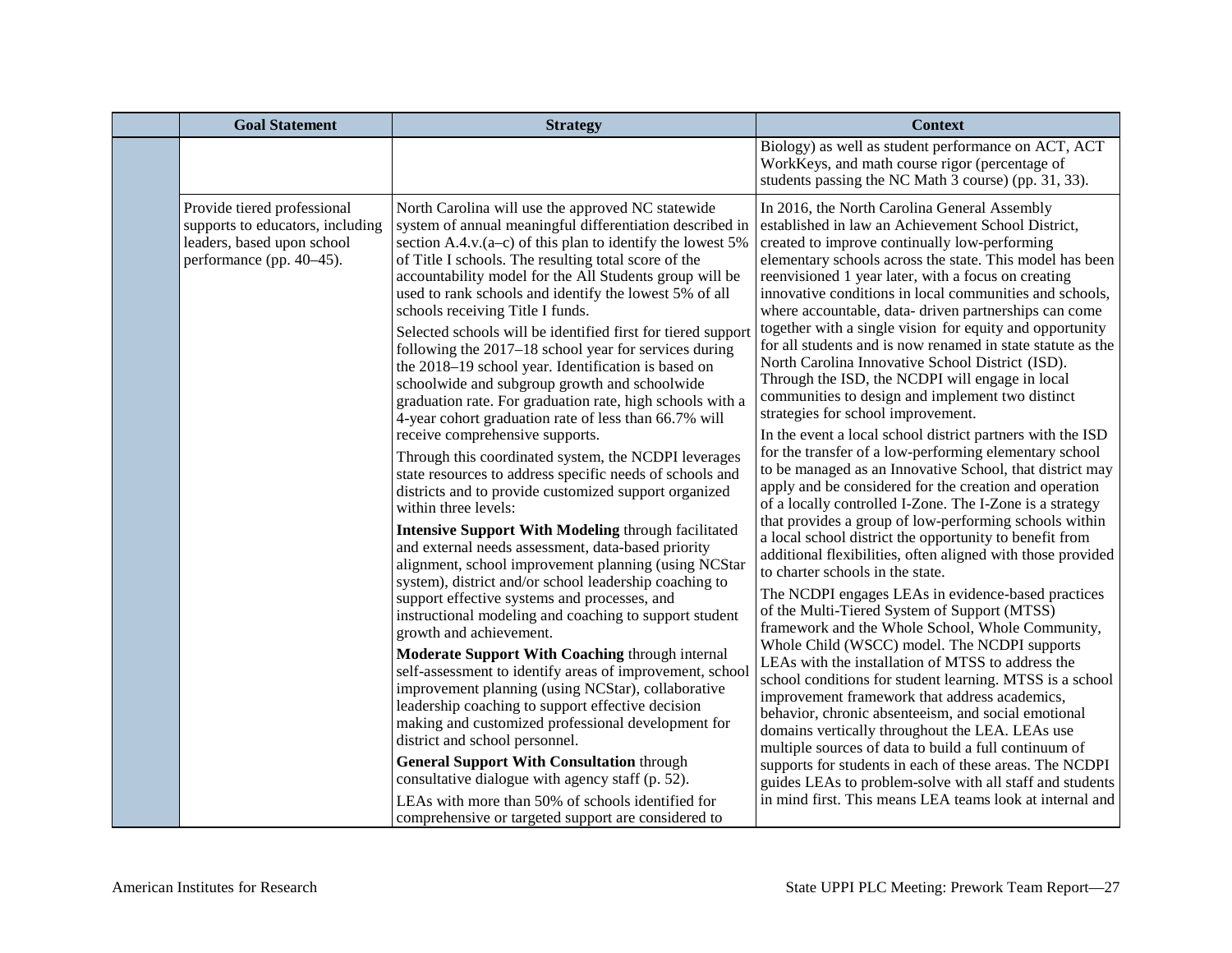|                 | <b>Goal Statement</b>                                                              | <b>Strategy</b>                                                                                                                                                                                                                                                                                                                                                                                                                                                                                                                                                                                                                                                                                                                                                                                                                                                                                                                                                                                                                                                                                                                                                                                                                                                                                                                                                                                                                                                                                                                                                                                                                                                                                                      | <b>Context</b>                                                                             |
|-----------------|------------------------------------------------------------------------------------|----------------------------------------------------------------------------------------------------------------------------------------------------------------------------------------------------------------------------------------------------------------------------------------------------------------------------------------------------------------------------------------------------------------------------------------------------------------------------------------------------------------------------------------------------------------------------------------------------------------------------------------------------------------------------------------------------------------------------------------------------------------------------------------------------------------------------------------------------------------------------------------------------------------------------------------------------------------------------------------------------------------------------------------------------------------------------------------------------------------------------------------------------------------------------------------------------------------------------------------------------------------------------------------------------------------------------------------------------------------------------------------------------------------------------------------------------------------------------------------------------------------------------------------------------------------------------------------------------------------------------------------------------------------------------------------------------------------------|--------------------------------------------------------------------------------------------|
|                 |                                                                                    | have a significant percentage. The NCDPI will provide<br>additional support to these LEAs through coordinated<br>cross-agency efforts under its Statewide System of<br>Support.                                                                                                                                                                                                                                                                                                                                                                                                                                                                                                                                                                                                                                                                                                                                                                                                                                                                                                                                                                                                                                                                                                                                                                                                                                                                                                                                                                                                                                                                                                                                      | external factors that have been designed and are<br>affecting an array of results (p. 62). |
| <b>Title II</b> | Provide statewide and regional<br>support current and future<br>school principals. | Great teachers and leaders are the key to success in North<br>Carolina's public schools. Equipping school leaders with<br>skills to provide high-quality instructional support within<br>school and district systems is the core priority for<br>supporting effective instruction statewide. Title II, Part A<br>state-level activities funds will be used to provide ongoing,<br>targeted professional development to support educators and<br>district and school leaders across the state. The NCDPI will<br>reserve 3% of Title II, Part A funds for one or more of the<br>activities for principals or service support teams that are<br>advancing professional learning statewide by offering<br>services that seek to transform the culture of professional<br>learning. The proposed standards of work include<br>strengthening school leadership. This strand is guided by<br>the North Carolina Standards for School Executives and the<br>Professional Teaching Standards, the primary tools within<br>this pathway are Principal READY (PREADY) and<br>Assistant Principal READY (APREADY). These learning<br>sessions are held statewide in the fall and spring. The<br>series, designed based on participants' feedback, features<br>several sessions on how school administrators can support<br>teachers' professional growth.<br>Professional learning for principals and assistant<br>principals include:<br>• Provision of teacher feedback using observational and<br>EVAAS data;<br>• Customized and flexible leadership content based on<br>feedback from principal supervisors;<br>• Coaching teachers;<br>• Educational technology;<br>• Development of a principal professional development |                                                                                            |
|                 |                                                                                    | repository of materials; and<br>• Improving coordination of principal professional<br>development services providers (p. 91).                                                                                                                                                                                                                                                                                                                                                                                                                                                                                                                                                                                                                                                                                                                                                                                                                                                                                                                                                                                                                                                                                                                                                                                                                                                                                                                                                                                                                                                                                                                                                                                        |                                                                                            |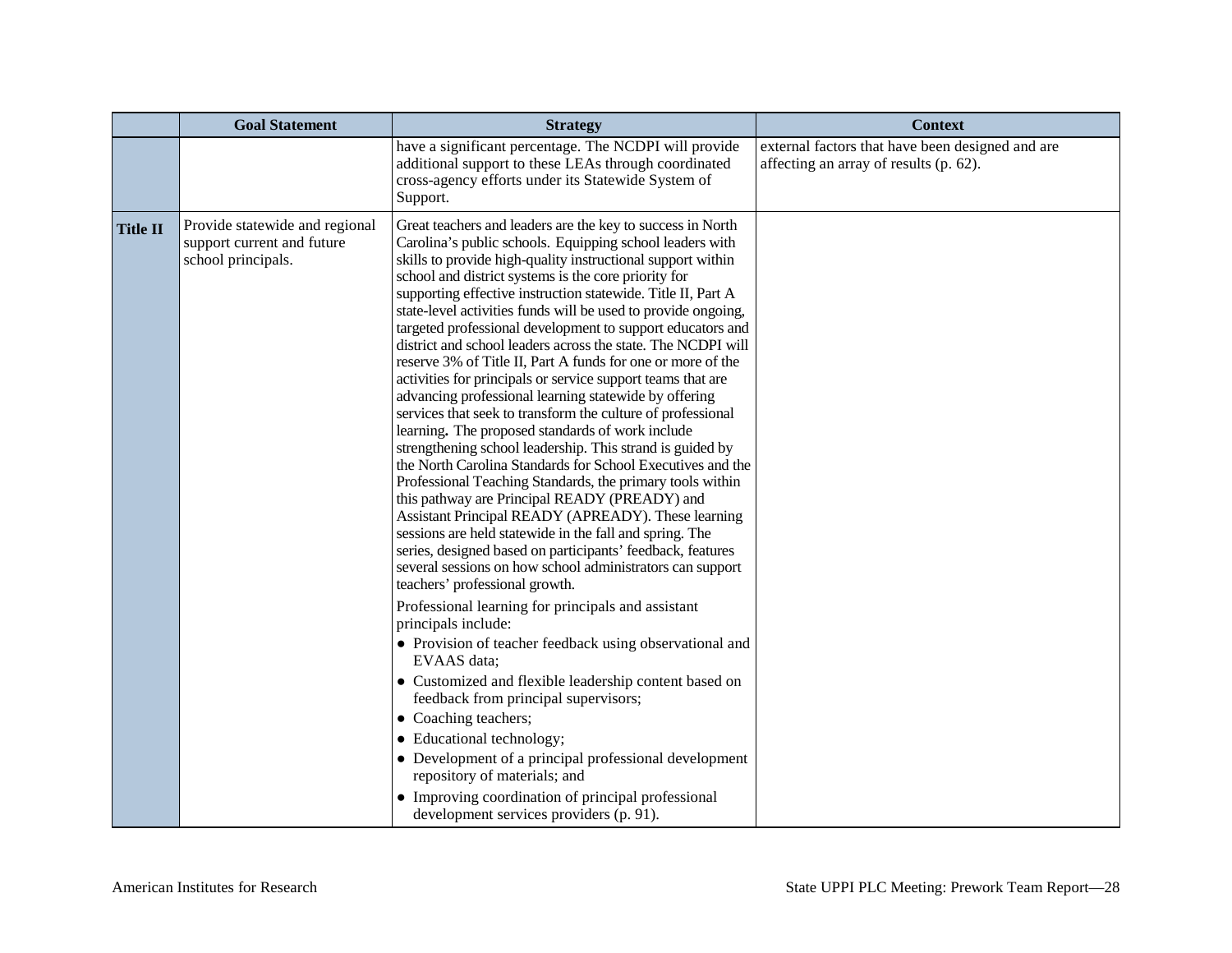The State UPPI PLC meeting agenda provides opportunities to discuss inclusion of principal preparation and school leadership in your state's draft ESSA plan. During the meeting, you will be paired with members from two states who can serve as thought partners during team planning sessions. We have asked each state to submit Title I and II sections of the draft ESSA plans, as a means of fostering informed discussion. As prework, we also asked each state to complete this summary page highlighting state support for principal preparation and other supports. The summary form will be disseminated to State UPPI PLC members.

|            | <b>Virginia</b> | Draft ESSA plan status                                  |  |
|------------|-----------------|---------------------------------------------------------|--|
| $\bigcirc$ |                 | $\sqrt{\phantom{a}}$ Draft completed                    |  |
|            |                 | $\checkmark$ Submitted for governor signature           |  |
|            |                 | Under review by U.S. Department of Education            |  |
|            |                 | Returned by U.S. Department of Education for adjustment |  |
|            |                 | Approved by U.S. Department of Education                |  |

|                | <b>Goal Statement</b>                                                                                                                                                                                                | <b>Strategy</b>                                                                                | <b>Context</b>                                                                                                                                                 |
|----------------|----------------------------------------------------------------------------------------------------------------------------------------------------------------------------------------------------------------------|------------------------------------------------------------------------------------------------|----------------------------------------------------------------------------------------------------------------------------------------------------------------|
| <b>Title I</b> | Provide training on procedural<br>components of school<br>improvement such as data<br>analysis, professional<br>development, implementation,<br>and monitoring.                                                      | Training to be customized/focused on schools identified<br>for comprehensive/targeted support. |                                                                                                                                                                |
|                | Continue to provide quality<br>professional development<br>opportunities to effectively use<br>the state standards for<br>instruction and assessment.<br>Examples of the types of<br>activities that may be provided | Experiential interdisciplinary learning                                                        | Virginia will bring together teams of educators,<br>including principals, to develop action plans for<br>implementing experiential interdisciplinary learning. |
|                |                                                                                                                                                                                                                      | Principal preparation (under consideration)                                                    | Convene a summit of university and school leaders to<br>highlight effective leadership development practices.                                                  |
|                | follow $(p. 40)$ .                                                                                                                                                                                                   | Principal mentoring/induction (additional potential area<br>of focus)                          |                                                                                                                                                                |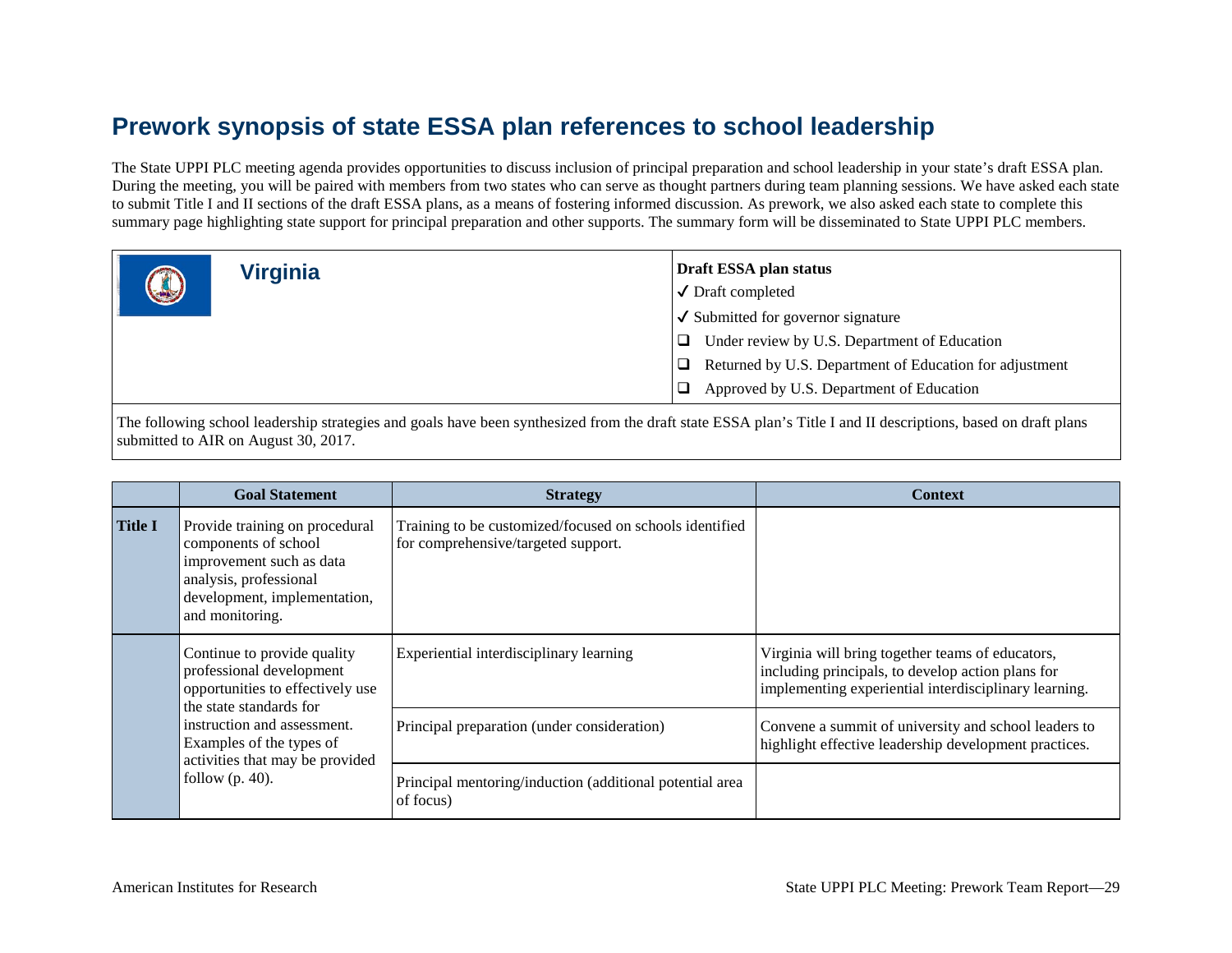| <b>Goal Statement</b>                                   | <b>Strategy</b>                                                                                                                                                                                                                         | <b>Context</b>                                                                                                                                                                                                                                                                         |
|---------------------------------------------------------|-----------------------------------------------------------------------------------------------------------------------------------------------------------------------------------------------------------------------------------------|----------------------------------------------------------------------------------------------------------------------------------------------------------------------------------------------------------------------------------------------------------------------------------------|
| Improve preparation programs<br>and support principals. | Continue to partner with Virginia State University on<br>Wallace Foundation grant.                                                                                                                                                      | The Virginia Department of Education will convene<br>representatives from colleges and universities preparing<br>school leaders to learn from the work of the grant<br>recipients and collaborate with Virginia State<br>University.                                                   |
| Support principal pipeline<br>improvement               | <b>Aspiring Special Education Leaders—The Aspiring</b><br>Special Education Leaders Academies are designed for<br>educators who aspire to be in a leadership position and<br>who are not currently special education directors (p. 45). | This is a yearlong program that includes workshops,<br>seminars, observations, assignments, and field<br>experiences. Participants have opportunities to gain<br>knowledge, skills, and experiences that will help them<br>excel in positions of special education leadership (p. 45). |